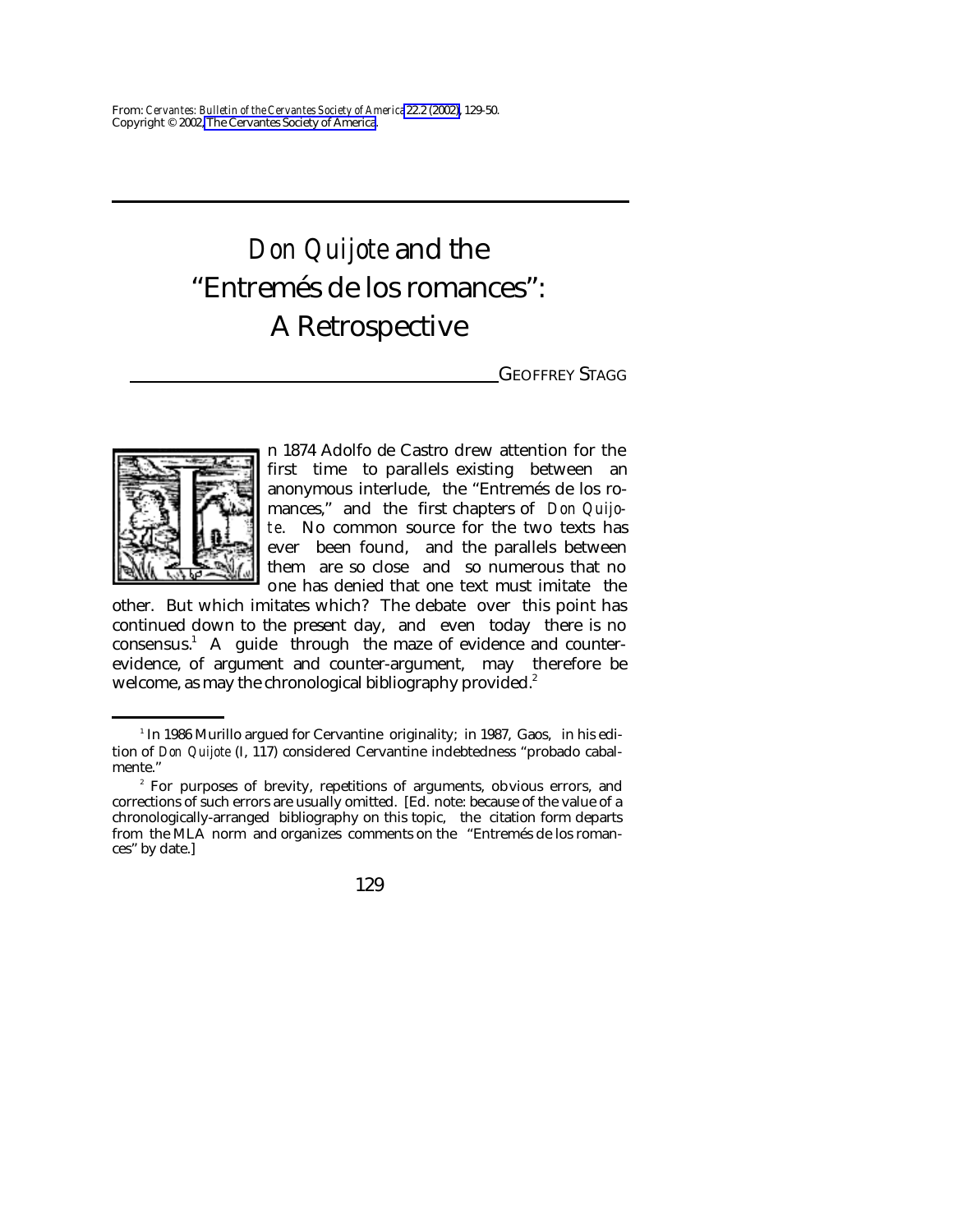*Editions of the "Entremés de los romances*."

The first modern edition of the *entremés* was published by Adolfo de Castro in 1874. His text (143–74) was based on the somewhat defective one contained in an unidentified edition of the *Tercera parte de las comedias de Lope de Vega y otros autores con sus loas y entremeses* (Valencia, 1611; Barcelona, 1612; Madrid, 1613), with additions made from the fuller text of a *suelto* belonging to Fernández Guerra (n.p., n.d.), of which Castro wrote (143): "se asemeja, en el papel y tipos, a las publicaciones de surtido que salían de las im-prentas de Madrid a principios del siglo XVII."<sup>3</sup> Cotarelo y Mori's 1911 edition (I, 157–61) used the text of the 1612 edition of the *Tercera parte*, the scholar making no reference to Castro's work, which, however, he had apparently used for the text of other interludes in his collection, and Dámaso Alonso's 1936 edition (123–44) was based on a collation of the 1613 *Parte* text, Castro's text, and published versions of ballads included in the *entremés*.

In the debate, reference has usually been made to the Cotarelo edition; in any case, textual variants are not significant and have not given rise to any discussion. For the sake of bibliographical completeness, we here record the existence of a seventeenth-century edition that has so far escaped notice. Comparison suggests that it was based on the 1612 *Parte* text; its publication in Lisbon in 1647 testifies to the enduring popularity of the interlude.<sup>4</sup>

<sup>3</sup> Millé (1930: 137–38) suggested that the *suelto* might have been a fragment of the *Tercera Parte*. In 1956 Astrana Marín made the same suggestion (VI, 491 n.), with specific reference to the 1611 *Parte*. Both, it seems, had overlooked Castro's comments.

<sup>4</sup> The copy in the British Library is one of a collection of twelve *entremeses*, bound in at the end of a collection of Tirso de Molina's plays. These *entremeses* form only ff. 265–301 of a larger work. The *entremés* collection is preceded by a page of notes in the hand of J. R. Chorley. He lists the interludes and makes suggestions about their authorship, but confesses complete ignorance about the "Entremés de los romances."

Of the work from which the pages are taken he says: "La impression [sic] en que aquí van juntos es un fragmento de un libro de *Comedias en colección*, no conocido que yo sepa de los bibliógrafos modernos, —y que se ha adquirido recientemente (1864) el *Sen.<sup>r</sup> Gayangos*, habiendole comprado en Madrid en Febrero de dicho año.—Fue de los libros del Duque de Híjar. Se intitula: "*Doze*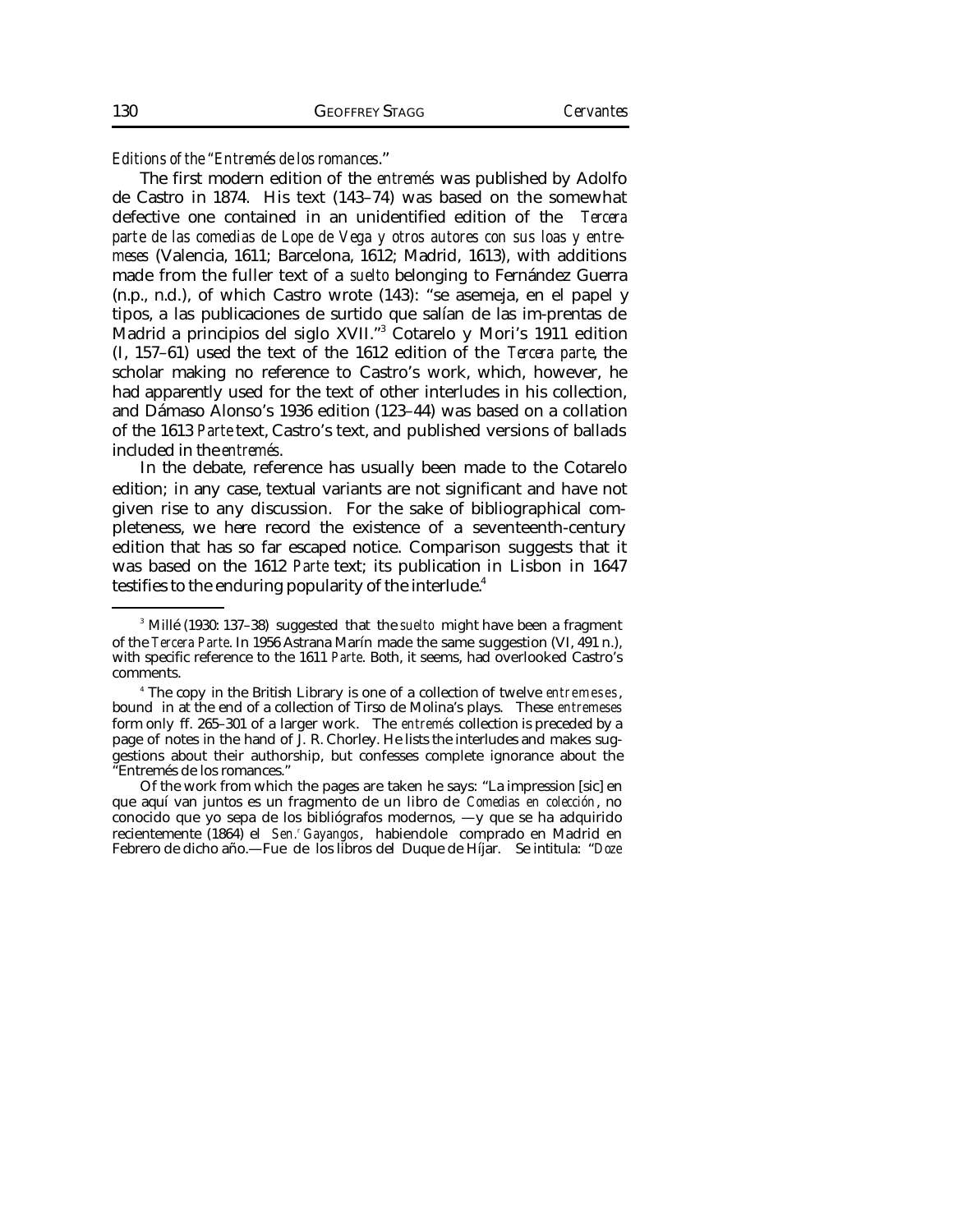#### *Performances of the "Entremés."*

No notice of any specific performance has come down to us. Castro (1874: 133) claimed that it was performed before the publication of *Don Quijote*, more specifically (132) in 1604 with Lope de Vega's *La noche toledana* (in which the birth of Philip IV in 1605 [!] is mentioned). This claim was rejected by Cotarelo y Mori in 1920 (54) as "una de aquellas falsedades que [Adolfo de Castro] sin gran empacho cometía," a rejection accepted implicitly or explicitly by all later scholars.

#### *Authorship of the* "*Entremés*."

The interlude has always been published as anonymous, but various conjectures as to its author have been advanced. Castro (131) believed that it was Cervantes himself: "trazó una especie de bosquejo de [su libro]." The grounds for his belief: so inventive a writer could not possibly have borrowed the idea of *Don Quijote* from a known interlude, and would have been accused of literary theft if he had (133–34). Menéndez Pidal was later to comment (1924: 92) that to think that Cervantes' contemporaries would accuse him of literary theft was "desconocer en qué estriba la originalidad del artista y es, además, desconocer el siglo XVII." Only one other scholar has even entertained the possibility of Cervantine authorship: Northup (in his 1922 review of Menéndez Pidal's 1920 *Aspecto*) pronounced it "worthy of consideration," making as he did so a point made by nobody else: it is dangerous to base conclusions about authorship on a stylistic analysis of a short interlude, half of which consists of quotations.

Millé (1930: 120–23) also gave thought to the question, examining the claims to authorship of Lope (rejected, since Millé considered him to be the target of the interlude); of Góngora (possible, since he was the open enemy of Lope, although the "Entremés"

*Comedias* las mas grandiosas que hasta aora han salido de los meiores y mas insignes Poetas. Segunda Parte." En Lisboa. En la impr.<sup>a</sup> de Pablo Crasbeck. año 1647. a. c. de Juan Leite *Pereira*…4.º."

The "Entremés de los romances" occupies ff. 273<sup>v</sup>-76<sup>v</sup>. Press-mark: 11728h.9(13).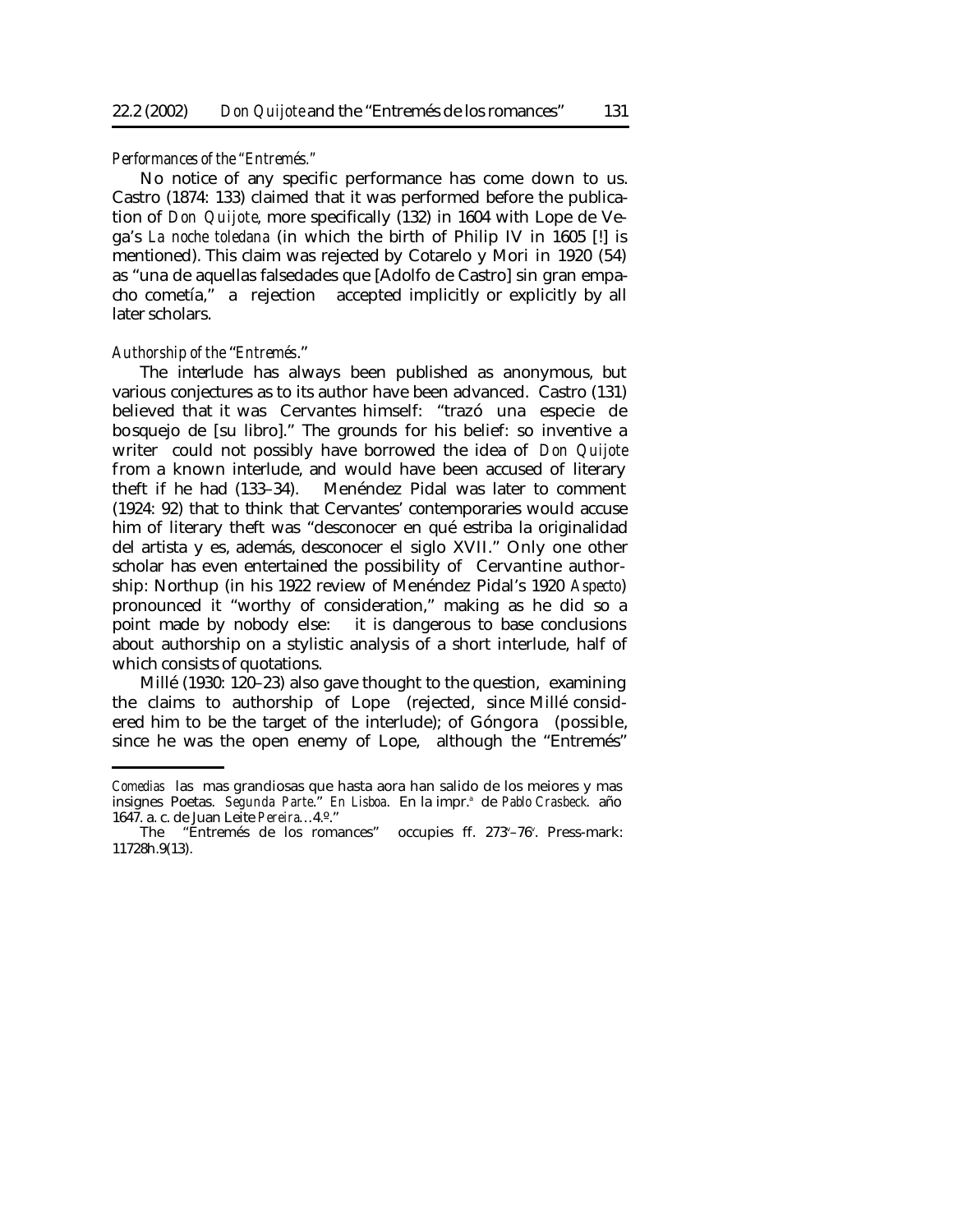lacks his biting wit); and of Juan de Salinas (possible partisan of Góngora and possible enemy of Lope, deserving only of "a vague suspicion of paternity"). Dámaso Alonso (1936 ed. 151) called Millé's suggestion that Góngora might have written the interlude "absurd," but did not enlarge. The question remains open.

# *Description of the* "*Entremés.*"

The interlude consists, by Asensio's reckoning (1965: 75), of 478 [sic] lines, almost all *romance* or *romancillo* lines, at least 248 of which derive from known ballad collections. It concerns Bartolo, who appears "de labrador," has been recently married to Teresa, and who "De leer el romancero / ha dado en ser caballero, / por imitar los romances: / y entiendo que a pocos lances / será loco verdadero." Accompanied by Bandurrio (a kind of soldier-squire), he is off to the wars, his sister Dorotea explaining that "mi hermano Bartolo / se va a Ingalaterra, / a matar el Draque / y a prender la reina." Later the scene changes and we are shown Marica and Simocho having a lovers' quarrel; enter Bartolo "armado de papel, de risa, y en un caballo de caña," reciting a ballad; he tells Simocho to release Marica, and attacks him with his lance; Simocho seizes it and beats Bartolo with it, stretching him on the ground; exit Simocho; Bartolo laments his misfortune, blames his mount [now a donkey!<sup>5</sup>], and says he cannot move. His family find him and carry him home, he all the while reciting ballad-line after ballad-line in nonsensical fashion; they put him to bed. Later, after musicians have sung, "se asoma Bartolo por el alto del tablado en camisa." The piece ends with all shouting "¡Fuego, fuego!"

Much of the substance of the piece is provided by quotations from *romances artísticos*, the most prominent being "Hermano Perico" (complete: lines 132–92), "Ensíllenme el potro [*sic* for "asno"<sup>6</sup> ] rucio / del Alcaide Antón Llorente" (31–45, 63–74, 76–78), "La más

<sup>5</sup> "De una desgracia tan brava / no tengo la culpa yo; / túvola el asno, que no / corrió cuando le arreaba." See next note.

 $^6$  The author absent-mindedly wrote the first line of Lope's ballad, instead of the first line of Góngora's parody, which read "asno."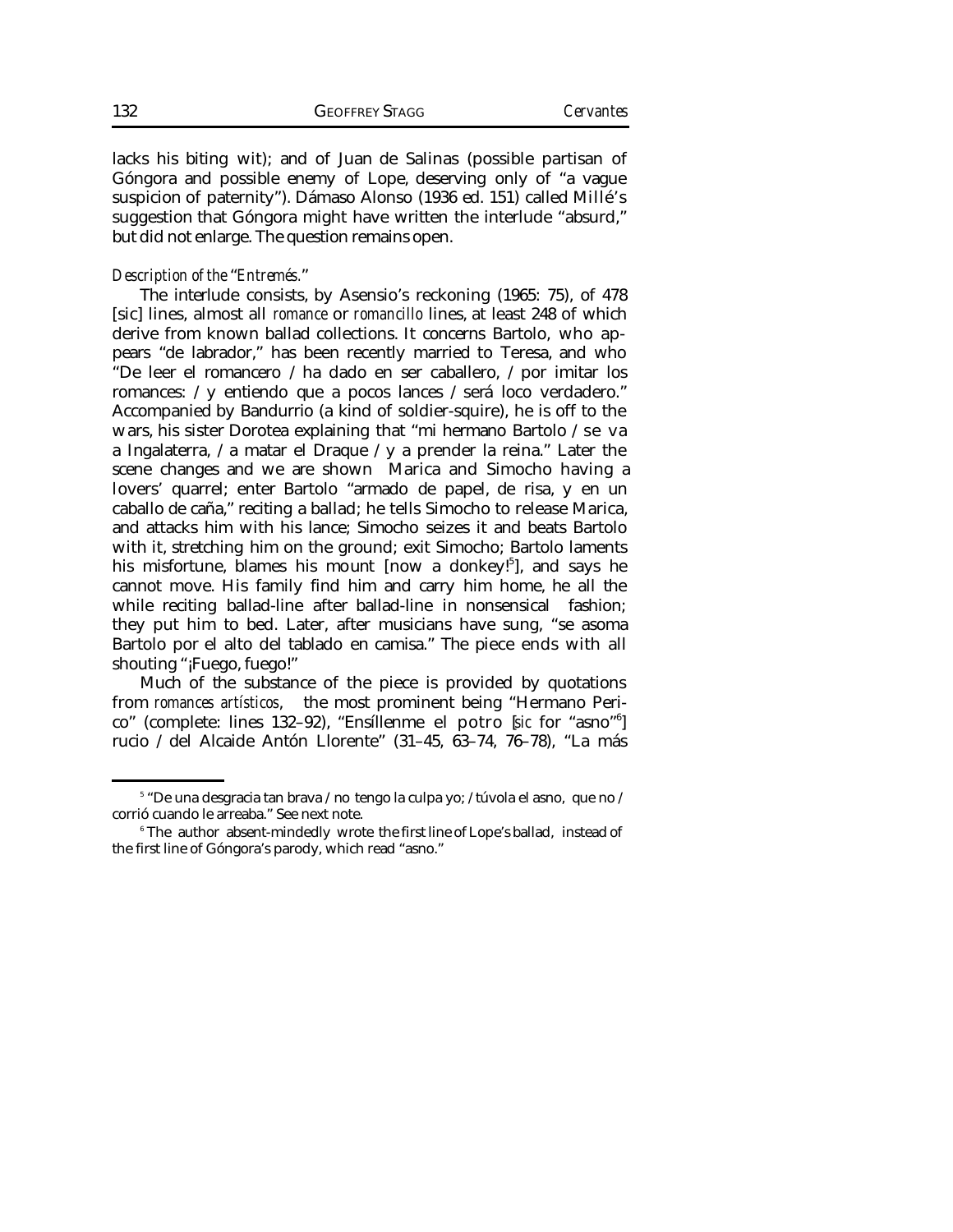bella niña ( 93–94, 97–98, 101–02, 105–10, 126–27), "Cabizbajo y pensativo" (203–20, 225–29), and "Mira, Tarfe" (237–50, 257–60). Also included are 26 lines from the old version of "¿Dónde estás, señora mía?" (291–300, 305–12, 323–24, 349–54). In one passage (399–416) Bartolo cites in succession the first line of eighteen different *romances*. The first line of the final *tonadilla*, "Frescos airecillos," is that of a 1590 Lope de Vega poem (Millé, 72 n. 83). Persons mentioned in the ballads appear as characters on the stage: so "Hermano Perico" provides the characters Bartolo, Perico, and Dorotea, "Ensíllenme el asno rucio" Antón (as Bartolo's father), Bandurrio (as his squire), and Teresa (as his wife), while "Cabizbajo y pensativo" supplies Simocho and Marica. Liberties are taken with the balladlines to meet dramatic needs: lines are skipped, and their order and wording changed as thought necessary by the author.

#### *Parallels between novel and interlude*.

Scholars are agreed that the parallels between the interlude and Chapters 4, 5, and 7 of *Don Quijote*, Part I, are so close and numerous that they cannot be the work of coincidence. We here summarize the specific similarities severally noted by Adolfo de Castro (1874: 134–39), Menéndez Pidal (1924: 29–35), Dámaso Alonso (1936: 17), and López Navio (1960: 165–72). Bartolo and Don Quijote both (1) go mad from reading ballads/novels of chivalry; (2) dress up in armor; (3) go forth ready to fight; (4) have a hostile encounter; (5) are beaten with their own lances; (6) are left stretched out on the ground; (7) are unable to rise; (8) blame their misfortunes on their mounts; (9) think they are Valdovinos and recall lines of the "Marqués de Mantua" ballads; (10) are taken home and en route imagine themselves to be figures from the *romances moriscos*; (11) are put to bed and go to sleep; (12) wake up with minds inflamed with incidents from other ballads; (13) interrupt the wedding/scrutiny with their shouts. Also, in each work, a character curses the ballads/novels of chivalry.

Yet other specific parallels may be established. In the *entremés*, Bartolo, returning home, recites a *centón* of first lines of eighteen ballads, a review if you will of the literature that has sent him mad;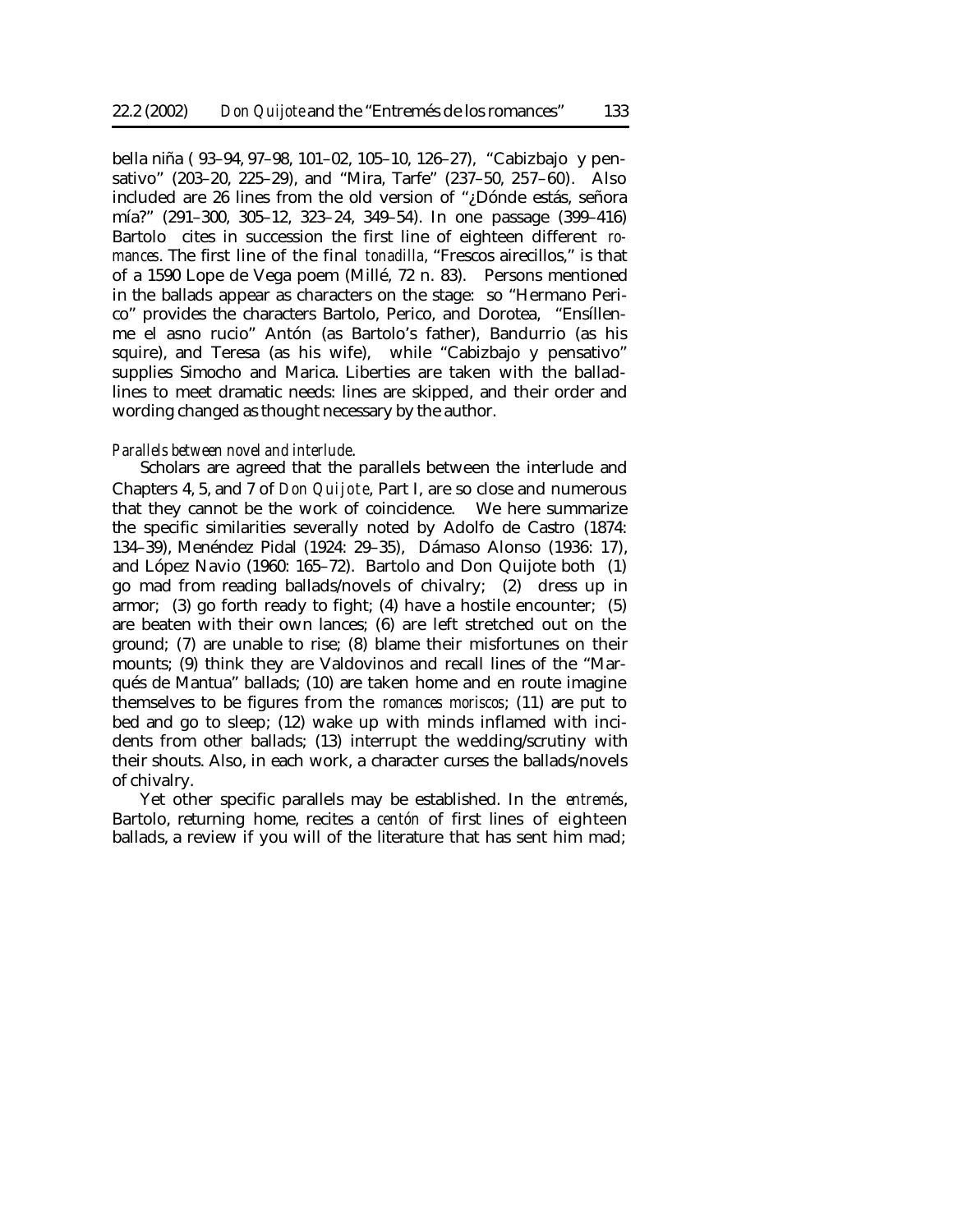in the novel, in the scrutiny of the library, we have a review of the literature that has sent the *hidalgo* mad; if the interlude ends with the chorus "¡Fuego, fuego!," the scrutiny ends with the burning of the books. Members of Bartolo's family go in search of him and bring him home; in later developments in the novel, close friends of Don Quijote go in search of him and bring him home. Finally, Bandurrio's remark, "Pues metámosle acostar, / que el loco durmiendo amansa," and Antonio's comment, "Pues como él duerma, el sentido / volverá a cobrar sin falta" (*Colección*, I, 161, col. 2), foreshadow the end of Part II of the novel.

Castro (1874: 131) had claimed that "todo el pensamiento del *Quijote*" is to be found in the lines "De leer el romancero" already quoted (without bothering to explain why then the novel, except for one adventure, is overwhelmingly concerned with the novels of chivalry). Surprisingly, his claim was supported by the young reviewer Menéndez y Pelayo (1874: 286), who volunteered the suggestion that Bartolo and Bandurrio were the first sketches of knight and squire, a view also arrived at, apparently independently, as late as 1929, by Cirot (*Gloses* 1). But by then his was a lone, unheeded voice: in 1920, Menéndez Pidal, arguing for Cervantine imitation (1924: 34– 41), had presented it as a temporary aberration (affecting only Chapters 4, 5, and 7) that was in itself proof of the novelist's indebtedness; only in Chapters 5 and 7, he had argued, does the protagonist lose the idea of his own personality, and no ballads are mentioned in the *escrutinio*. Such arguments provided the focus for all later discussions of the parallels. (García Soriano [1944: 66] is quite simply in error when he states that Menéndez Pidal was of the opinion that the interlude "bien pudo sugerir a Cervantes la creación del tipo de Don Quijote.") In 1936 Dámaso Alonso (17) gave his strong support to the medievalist by agreeing with him that Cervantes' imitation of the *entremés* was "un elemento allegadizo que ha pasado a [la novela] fraguado ya y formado."

Cotarelo y Mori, faced with Menéndez Pidal's argument that the novelist's imitation of the interlude was a temporary aberration, soon corrected, made telling reply: "Si Cervantes comprendió que estaba en terreno falso, …¿por qué no corrigió su obra antes de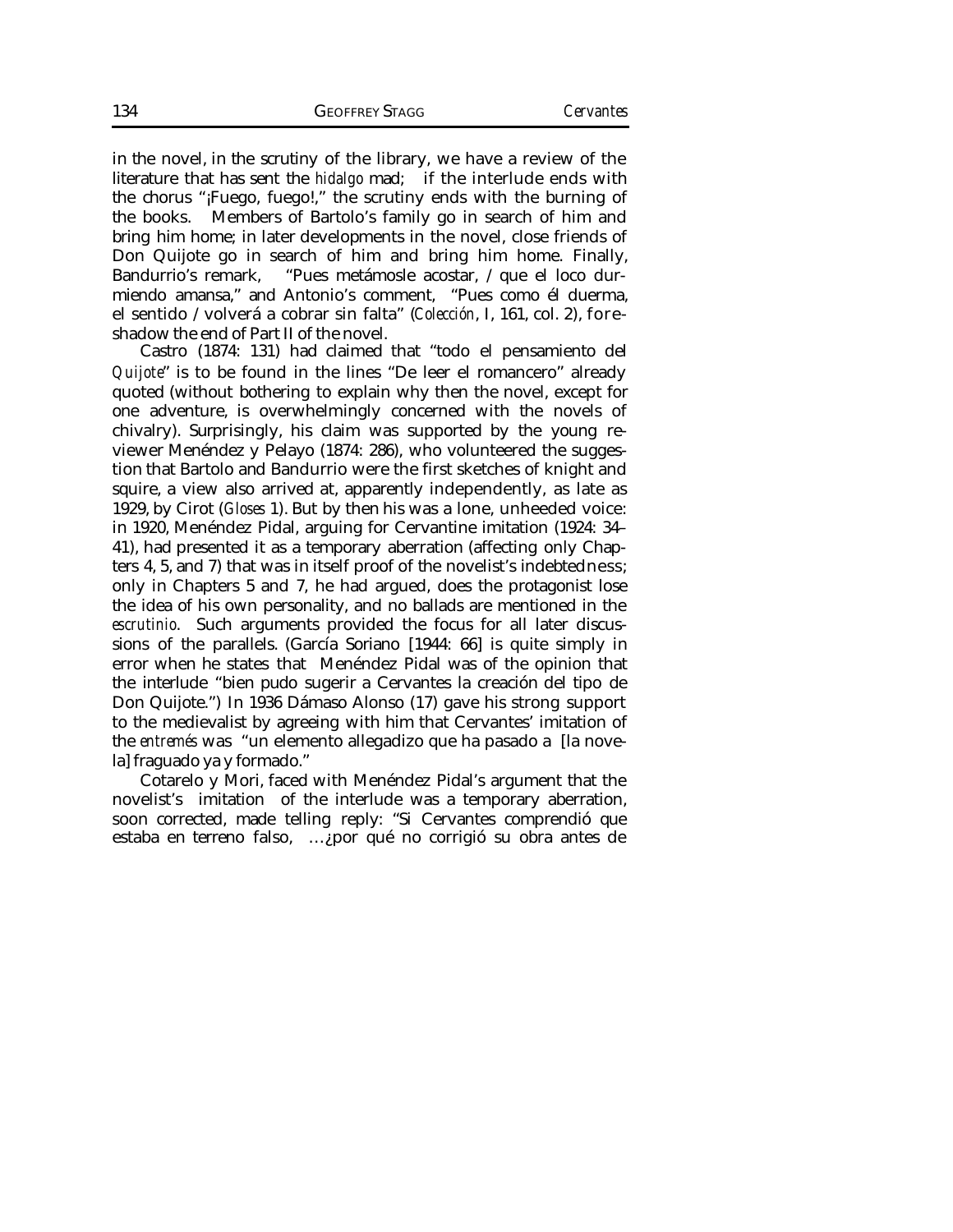imprimirla? No se explica" (1920: 58). His question was an excellent one for the time, and remained unanswered, then and afterwards. Only later did research into Cervantes' methods of revision demonstrate his apparently ingrained preference for revision by addition, transfer, or substitution rather than outright deletion.<sup>7</sup>

### *The crux of the matter.*

The great battle of the debate was fought over the date of composition of the interlude, and the consequent priority of novel or *entremés.* Some scholars (e.g. Menéndez Pidal, Millé y Giménez, García Soriano, López Navio) accumulated evidence that the interlude harked back to the 1590s, and that Cervantes had therefore imitated it; others (e.g. Cotarelo y Mori, his son Cotarelo Valledor, Schevill, Astrana Marín) rose in defense of the novelist's good name, equated with his immaculate "originality." Rodríguez Marín, in successive editions of the novel, sat uneasily on the fence, anxious not to offend either Menéndez Pidal on the one side and Cotarelo *père* on the other. Schevill is an example of the out-and-out pietist: the very number of close parallels between interlude and novel is in itself proof that Cervantes did not imitate the dramatic piece: "Cervantes no imita sus fuentes con tanta minuciosidad" (1928: I, 417). (The scholar is being disingenuous or forgetful: he knew very well from his own research that Cervantes was capable of close imitation of another author.<sup>8</sup>) Menéndez Pidal tellingly made the point that it is precisely comparison with the interlude that shows the originality and creative power of Cervantes: "Para sacar del 'Entremés' los primeros capítulos del *Quijote* se necesitó un gigantesco esfuerzo creador" (1940: 26).<sup>9</sup>

<sup>7</sup> For examples, see our articles "The Composition and Revision of 'La española inglesa,'" "The Composition and Revision of *La Galatea,*" and "Revision in *Don Quixote*, Part I."

<sup>8</sup> See his "The Question of Heliodorus" (on imitation of the Greek author in *Persiles y Sigismunda*). For modern evidence of Cervantes' close adherence to texts of Equicola, see López Estrada 89–92 and Stagg, "Plagiarism."

<sup>9</sup> Unfortunately, the wording here is misleading, seeming to suggest that the whole conception of the novel was taken from the interlude. Elsewhere the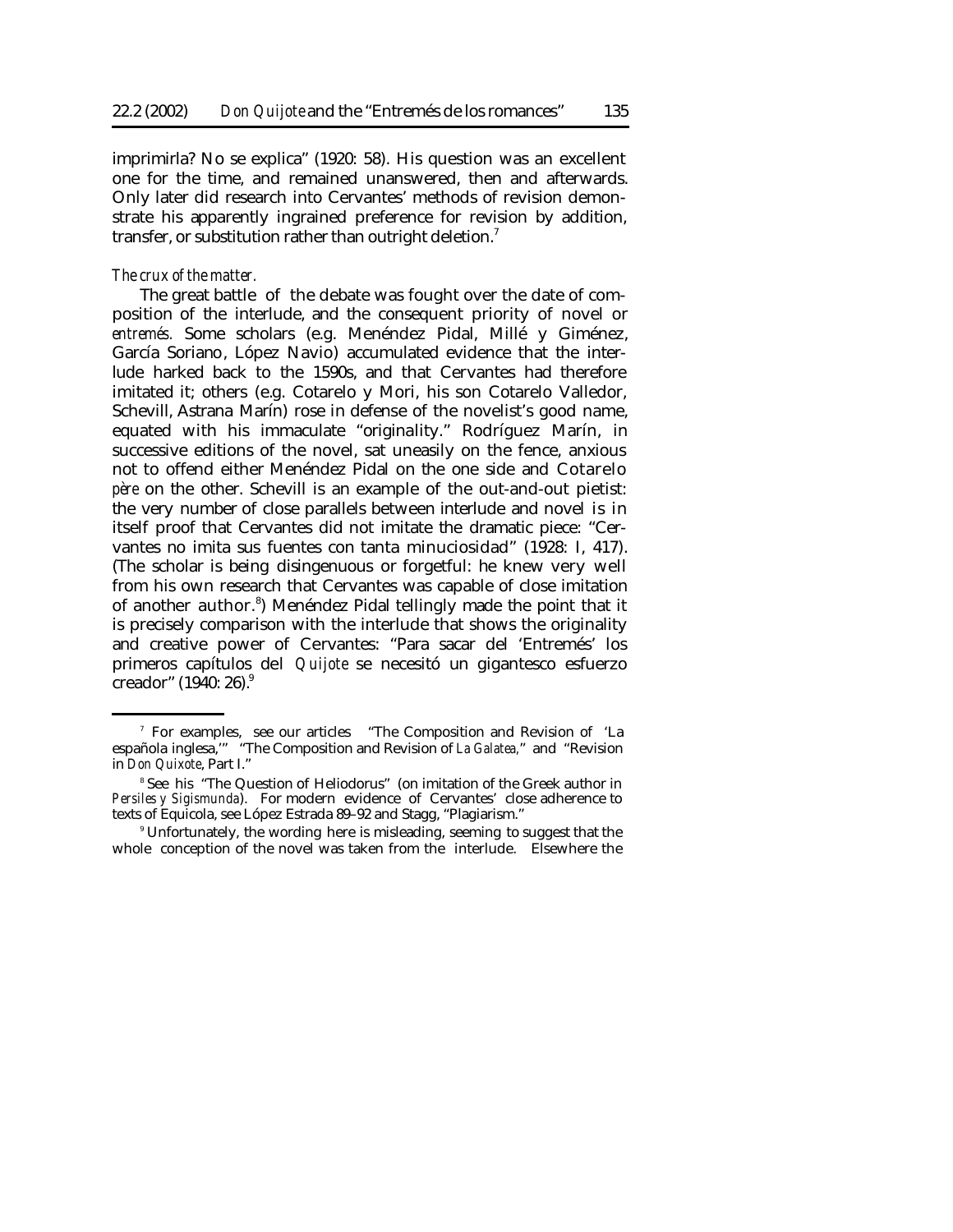*The source of the "Entremés."*

In 1920 Menéndez Pidal, in a famous lecture (*Un aspecto en la elaboración del* Quijote), brought things to a head by identifying what was, he claimed, the main source of the interlude: *Flor de varios y* nuevos romances, 1.ª, 2.ª y 3.ª partes, Valencia, 1593. This work, he said, included all of the 31 *romances cultos* quoted in the interlude, to be found together in no other collection before or after, not even the *Romancero general* of 1600 (*Aspecto* 1924: 27 n. 1). Regrettably he did not, then or ever, identify the 31 ballads involved. In 1930 Millé repaired this omission with a list  $(1930: 206-07)^{10}$  that served as the basis for all later discussions; at the same time he stated that four of the 31 ballads were not in the edition of the *Flor* indicated by Menéndez Pidal. In 1940 the latter (*De Cervantes*: 52 notes 5, 5a), while "provisionally" referring readers to Millé's list, confused them by declaring (as in all later treatments) that *30* of the *33* ballads (our italics) quoted in the interlude had come from the *Flor—*again without further explanation. His unexplained variation in Millé's figures has been generally ignored.

Both Menéndez Pidal and Millé, relying on Foulché-Delbosc,<sup>11</sup> had assumed that the 1593 edition of the Valencia *Flor* had been preceded by others of 1588 and 1591, Millé, for example, building historical arguments on that basis (210). But in 1956 Rodríguez-Moñino brought evidence (98–99) that neither of those editions had ever existed.

Of the four interlude ballads absent from the Valencia collection Millé (218–19) points out that "Ardiéndose estaba Troya" and "Entró la mal maridada" were already well known before 1592, and that "Si tienes el corazón" deals with the Tarfe-Zaide theme, exploited in the *Flor*'s third *Parte*. As for "Cabizbajo y pensativo," Menéndez Pidal (1940: 52 n. a) states that it is listed in the Index of the incomplete copy of the Valencia *Flor* in the Biblioteca Nacional.

scholar argues clearly that Cervantes' imitation of the "Entremés" is a temporary deviation from a path already chosen.

<sup>10</sup> Confirmed in the "Post Scriptum," pp. 217–19.

 $11$  Nos. 5 (75) and 8 (76) of his catalog.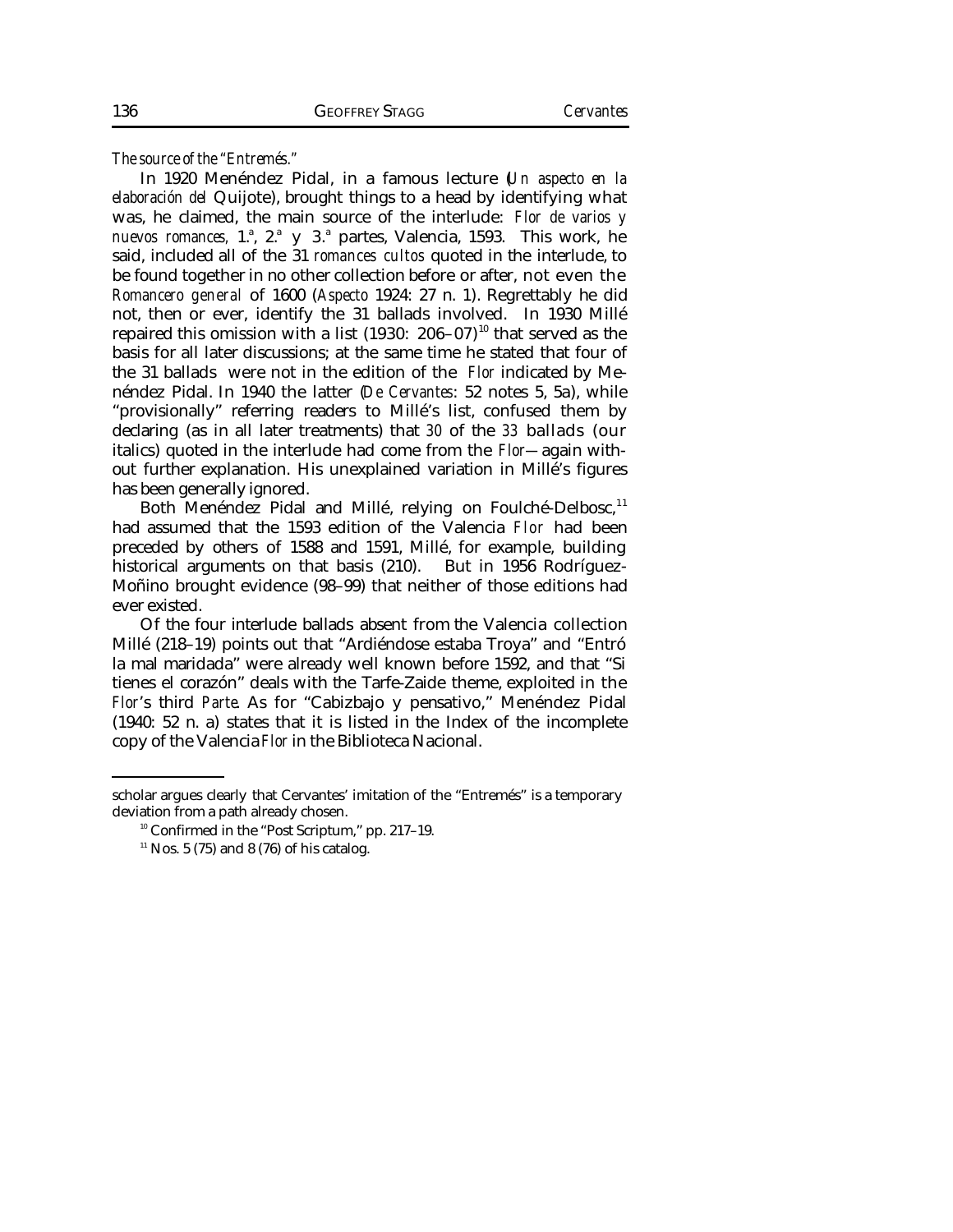The "Marqués de Mantua" ballad is quoted in the interlude in the old version: "¿Dónde estás, señora mía, / que no te duele mi mal? / De mis pequeñas heridas / compasión solías tomar." Cervantes' text differs in the third and fourth lines: "o no lo sabes, señora, / o eres falsa y desleal." Pellicer, in his 1852 edition of *Don Quijote*, had stated (I, 360) that the Cervantes version was by Treviño and was printed in Alcalá de Henares in 1598. This is true, and Astrana Marín (1956: VI, 493–96) and Palacín Iglesias (1965: 73–75) used this fact to reject Cervantes' indebtedness to the interlude. We now know that the second, newer version was already in print in 1591, in the Barcelona *Flor*. <sup>12</sup> Cervantes, by substituting the more modern wording, was correcting an "anachronism" in the interlude's topical text.

*The dating of the "Entremés." The "Entremés" as prior to* Don Quijote.

The debate about the date of the composition and/or performance of the interlude must be viewed against the background of the literary history of the period.

The *romances artísticos* were immensely popular in the last two decades of the sixteenth century. From 1589 onwards they reached the eager public as successive *Partes* of the *Flor de romances*, each successive *Parte* containing more of the latest "hits." As Menéndez Pidal put it: "Bien se ve cómo el público ansiaba novedades en estos tomitos tan continuamente impresos y reimpresos" (1953: II, 118). The most distinctive and popular type of ballad at first was the *romance morisco*, which, in the first *Parte* of 1589, represented 40% of the contents (1957, Menéndez Pidal, *Mis páginas preferidas* 255). But thereafter it gradually declined in popularity: from 1601 to 1604, only one new Moorish ballad was published; in 1605, four "insignificant" examples. "Después, nada" (1953 Menéndez Pidal: II, 160).

The most famous and prolific author of *romances moriscos* was Lope de Vega, who, especially in the 1580s, chronicled in Moorish dress his own disorderly life and love-affairs. Over against him was his arch-enemy, Góngora, who engaged him in the bitterest of

 $12$  1957: Rodríguez-Moñino, ed., II f. 100<sup>r</sup>.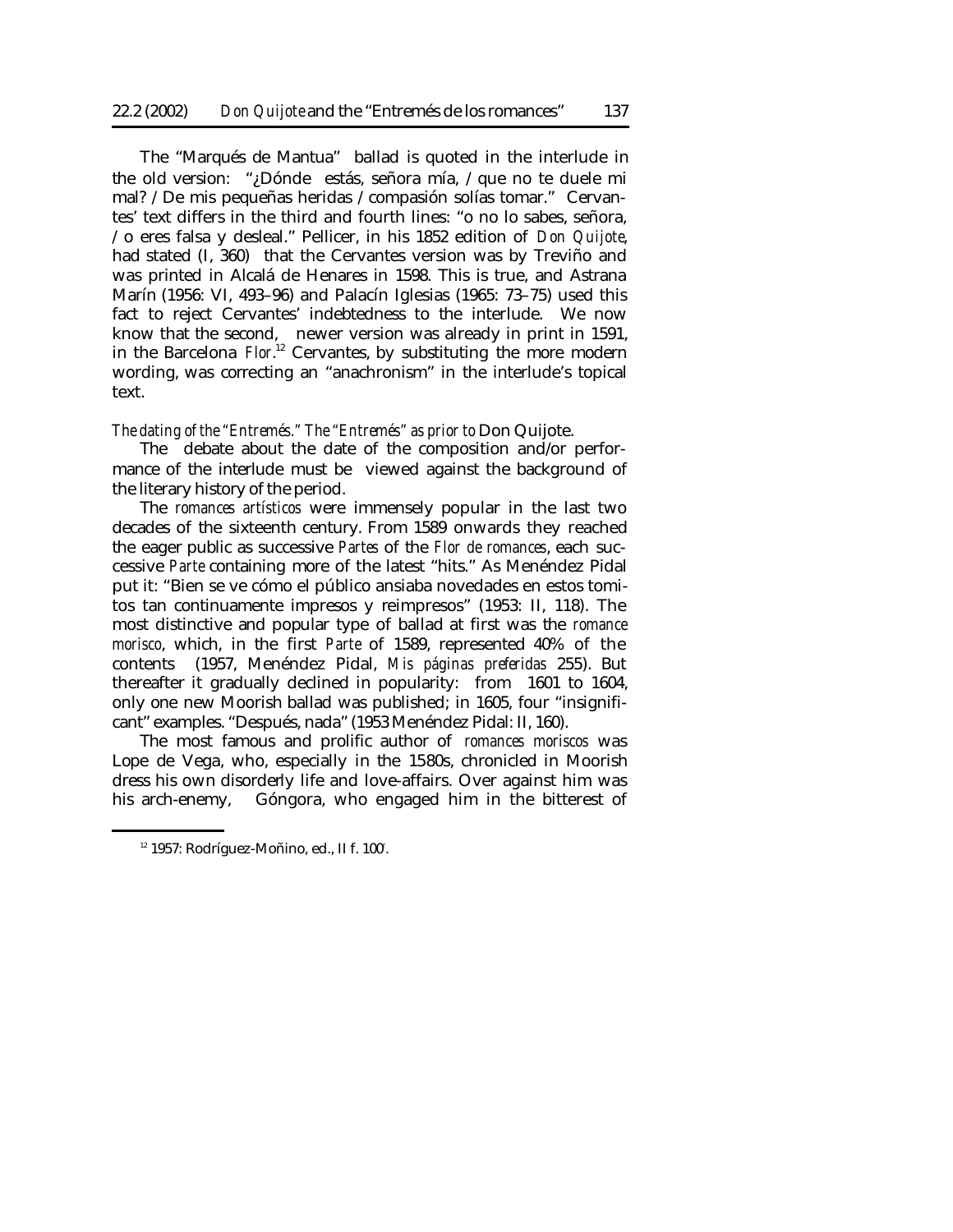literary duels, parodying unmercifully Lope's most popular ballads. And all the while the Spanish public sat back and reveled in the scandals and the fun. $13$ 

The "Entremés de los romances" reflects perfectly that specific moment in Spanish social history: an *entremés* all in *romance* measure, with a *morisco* content of 42% of examples mentioned (!), introducing the two "stars" Lope (Bartolo) and Góngora (Bandurrio).<sup>14</sup> including the Cordovan's famous parody of Lope's equally famous ballad, "Ensíllenme el potro rucio," with Bartolo, "casado de cuatro días," leaving to fight the English reminding the audience of Lope deserting his three-week bride to join the Armada, and the play's conclusion with lines from the ballad "Ardiéndose estaba Troya," a product of Lope's passionate and highly publicized affair with Elena Osorio, whose first name ends the interlude, and whose lawsuit (naming Lope de Vega for libel) had engaged in the late 1580s the rapt attention of the whole of Madrid.<sup>15</sup> Add to all this a rich offering of quotations and reminders of the most recent and popular ballads of the day, and you have a splendid illustration of Menéndez Pidal's dictum (1924: 29 n.) that "mientras no haya positivas pruebas en contrario, hay que suponer que el teatro cómico se mueve dentro de la época actual y de la vida diaria y familiar a todos." The interlude's very topicality points to a date of composition close to, say, 1590, and in any case makes nonsense of all arguments to the effect that it was written for an audience of 1605 or later.

seeking a precise dating for the interlude, concentrated on Dorotea's announcement that Bartolo was off to kill Drake and capture the Queen. Drake died in January, 1596, Queen Elizabeth in 1603. Bartolo's boasted intention (taken verbatim from the pre-1588 ballad "Hermano Perico") would have appeared inappropriate in post-Armada Spain until national naval confidence had been restored, an event signaled to Menéndez Pidal by renewed preparations for the invasion of England made in 1596

<sup>&</sup>lt;sup>13</sup> For all this see Millé (1930: passim).

<sup>&</sup>lt;sup>14</sup> Millé (1930: 156-57) presents evidence for this identification.

<sup>&</sup>lt;sup>15</sup> See Tomillo and Pérez Pastor.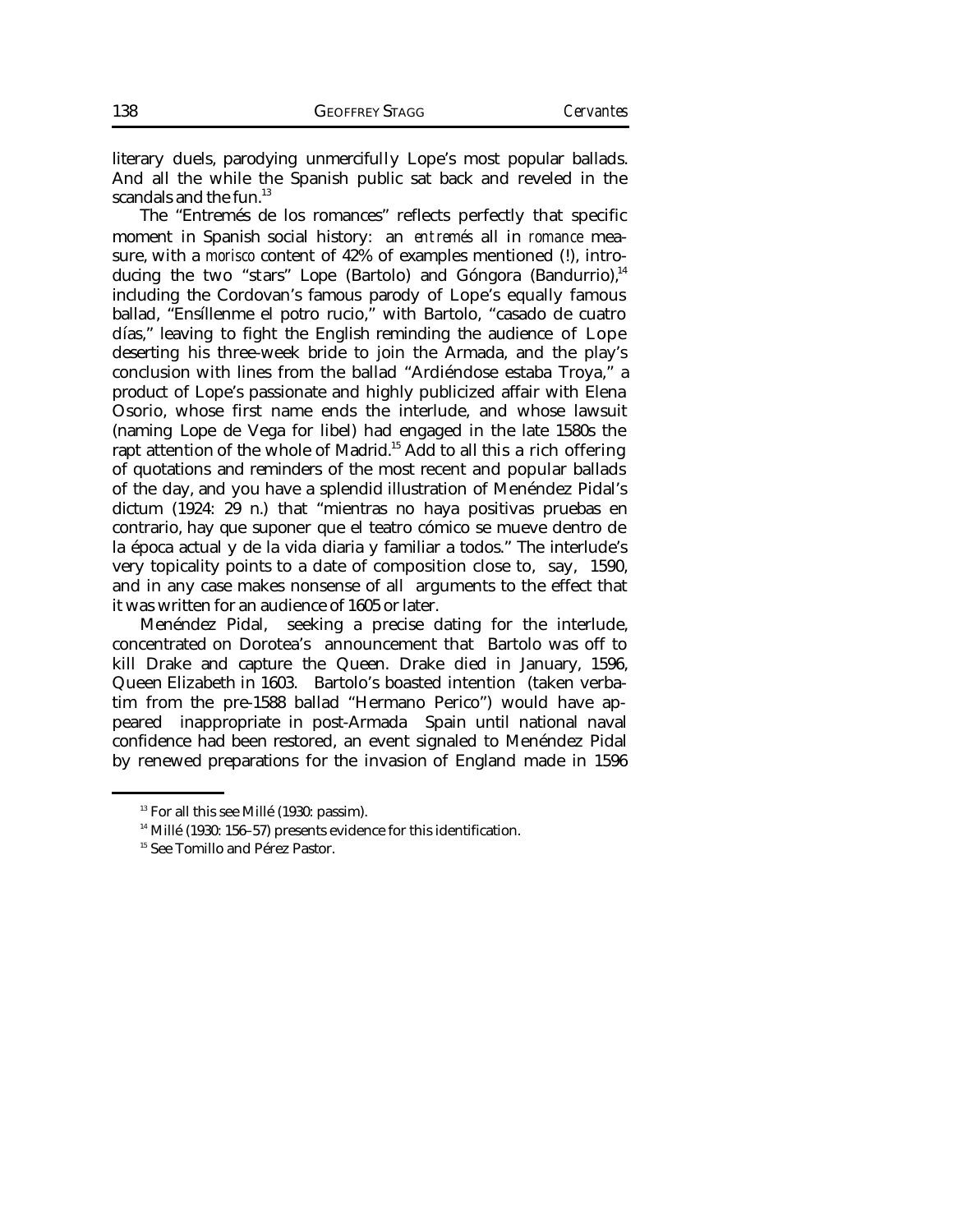(not serious), 1597, 1601, and 1602. On this basis, in 1920 (1924: 28–29 n.) he chose 1597 as the most probable date of the *entremés* (though the news of Drake's death must already have reached Spain, and the vogue of the Moorish ballads was coming to an end). In 1940, correcting his obviously flawed argument, he recalled that in 1591 Alonso de Bazán had defeated the English off the Azores, thus renewing enthusiasm for the invasion of England. Wrongly believing that an edition of the Valencia *Flor* had been published in 1591 (see above), and presumably bearing in mind the need for speedy publication in a time of rapidly-changing literary fashions, he concluded: "Poco después de esta victoria es la fecha más probable del 'Entremés'" (1940: 53). In 1957 he reaffirmed this conclusion (II, 187), which remained his final view of the matter.

#### *Responses. The interlude subsequent to the novel*.

Menéndez Pidal had built a strong case, and his views were to continue to appear before the public in a series of publications, editions and translations until 1957 (see Chronological Bibliography). He had been ably seconded, as we have seen, by Millé (1930), and was to receive the support of such scholars as Herrero García (1930), Dámaso Alonso (1936), García Soriano (1944), López Navio (1960), Varo (1968), and others. It is time now to consider the arguments of those in the opposite camp.<sup>16</sup>

The first of these—Adolfo de Castro (1874: 133), Cotarelo Valledor (1915: 723), and Rodríguez Marín (1916: VII, 201)—all advanced the argument that the references in the interlude to Drake and Queen Elizabeth indicated the date of the action, not of composition. Cotarelo y Mori, in his review of Menéndez Pidal's essay (1920: 55–58), put forward this argument yet again, and was, together with his son, sharply reminded by the Master, in his 1940 reply to Cotarelo y Mori's review (1940: 54), of "la clara diferencia entre el arcaísmo

<sup>&</sup>lt;sup>16</sup> Sánchez (1975 and 1991) provides a purely descriptive treatment of Menéndez Pidal's thesis and a few ofthe reactions to it. In the latter article his thrust is to make the case for *Don Quijote*'s debt to the *romancero*. Eisenberg takes a contrary position, distinguishing between Don Quijote's and Cervantes' positions on the *romance* and *romancero*.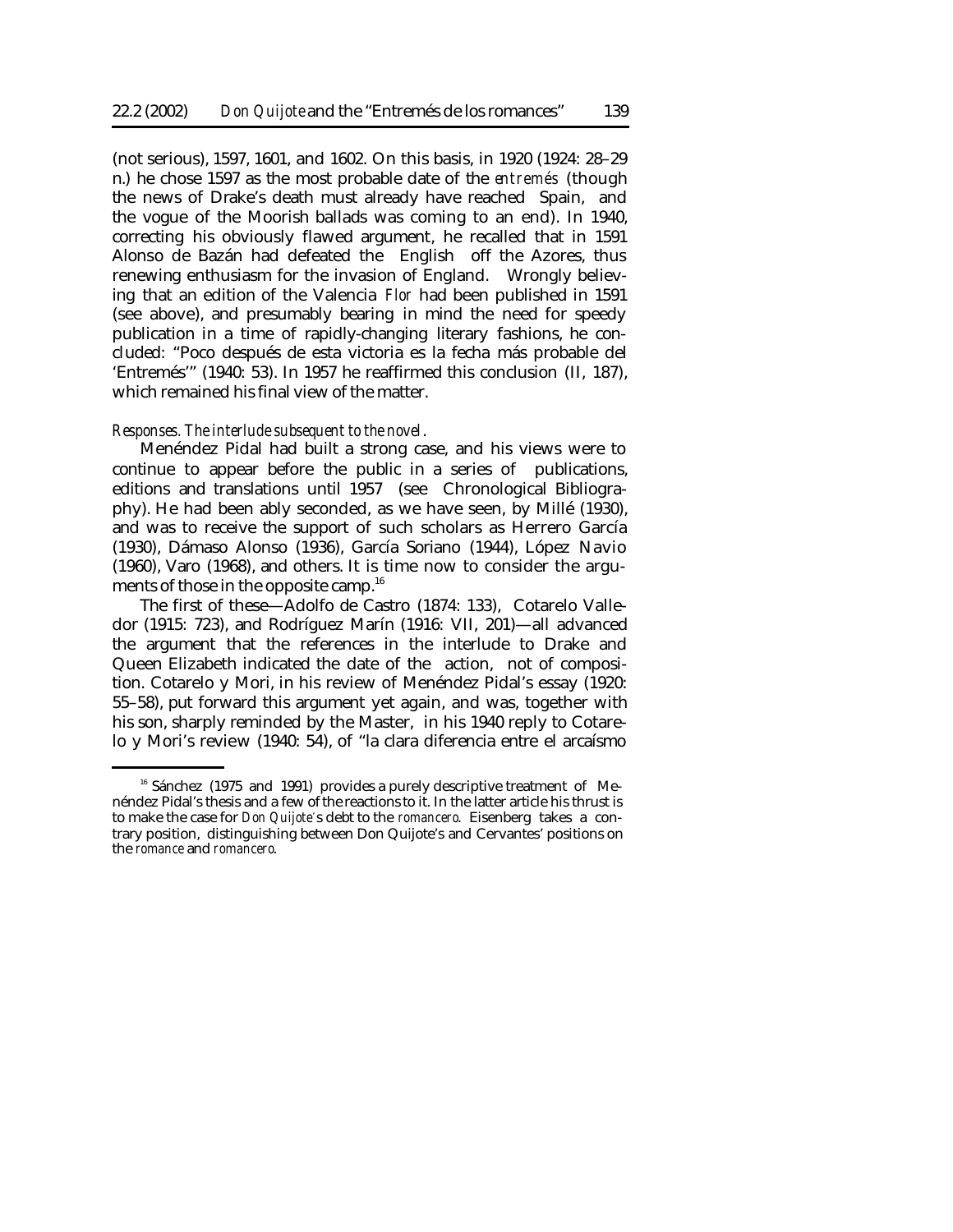fundamental de la novela histórica y el actualismo de la comedia de la vida cotidiana."

None of these early loyalists ever intervened again, but a lone rear-guard action was fought by Schevill from 1928 to 1933. In 1924 Menéndez Pidal (28 n.), presumably recalling Rodríguez Marín's 1916 suggestion that the dramatist could have gone to the *Romancero general* of 1600 for material, had pointed out that some of the ballads quoted by Bartolo never appeared in that voluminous collection.<sup>17</sup> Schevill (1928: I, 417) now made the strange suggestion that the *entremesista* could, in 1605, have been "inspired" by the 1593 *Flor*, but added (I, 418) the comment that the *Romancero general* justified parody even more than the earlier *Flores*. The chain of reasoning, if any, escapes one. Schevill further asseverated that the term "romancero" employed in the interlude was "hardly" used before 1600, a belief of which both Millé (1930: 135) and Menéndez Pidal (1940: 56) were no doubt happy to disabuse him. His unworthily sarcastic review of Millé's book in 1931, and his absurd claim in 1933 (26) that Menéndez Pidal had reached his conclusions "without stating his reasons" brought his intervention to an embarrassing close.

After the hiatus imposed by two wars, the debate took on a different complexion, when opponents of Menéndez Pidal's thesis, presumably unable to shake its arguments, based on ballad history, turned to theatrical history in the hope of proving that the *entremés* came into being after the publication *of Don Quijote.*

Any such enterprise was bound to be extremely difficult, given what Asensio (1965: 63), with reference to the growth of the *entremés* from 1600 to 1620, calls "el naufragio casi total del teatro menor y la dificultad de datar los escasos restos." As a result, arguments in this area tended to be based on generalizations and speculations. We in turn will here offer two general observations. First, the true statement that the *entremés* was published in Part III of Lope's plays (Valencia, 1611; Barcelona, 1612; Madrid, 1613) was too often distorted by the addition of an assumption. So Cotarelo y Mori (1920:

 $17$  Both Millé (1930: 208) and Menéndez Pidal (1940: 52–53) gave a total of seven.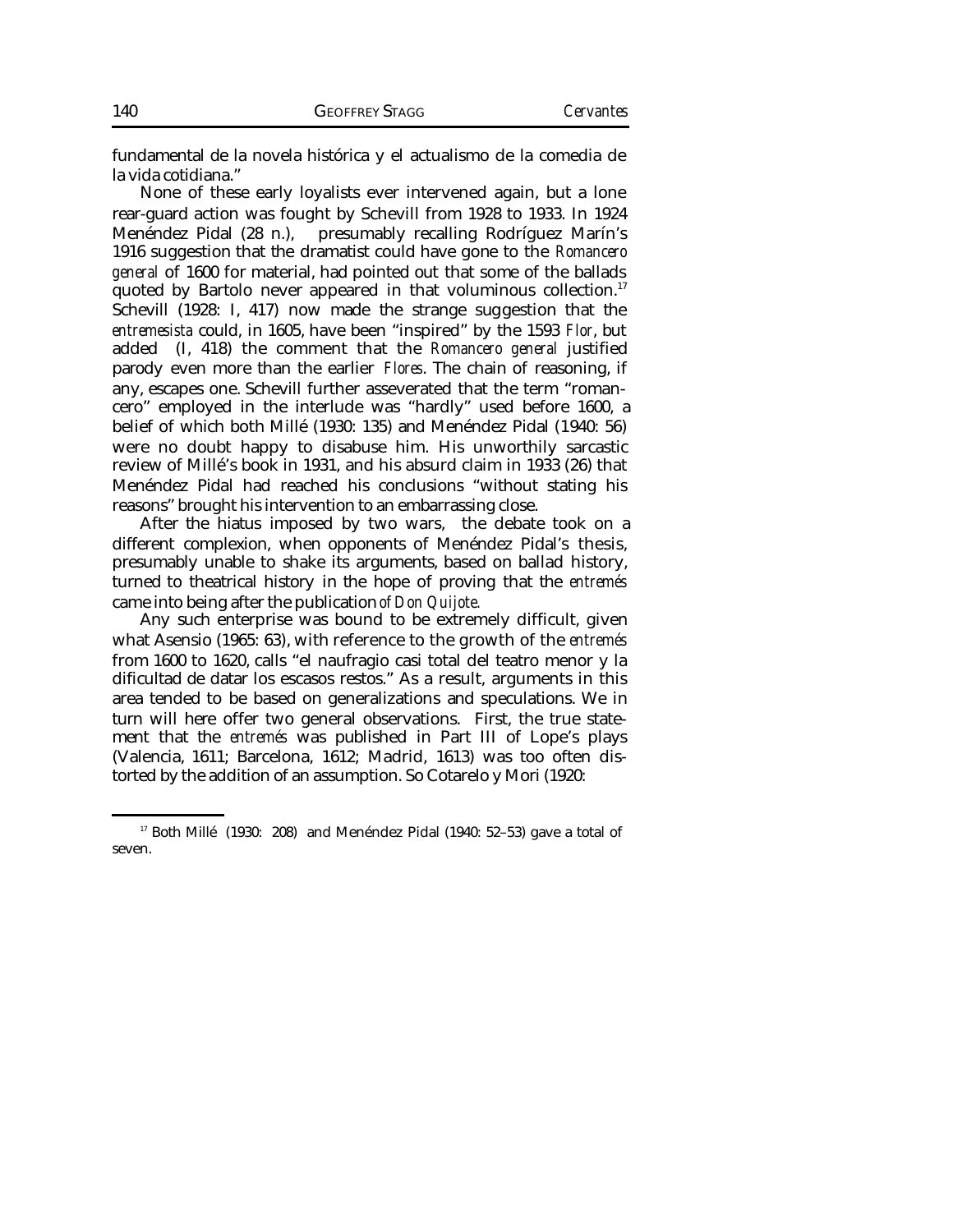52): "el entremés se había publicado *por primera vez* [our italics] en 1611"; so Schevill (1928: I, 417): "dicho 'Entremés,' que fue publicado *por primera vez* [our italics] en 1611; so Murillo (1986: 355): "el anónimo 'Entremés se publicó *por primera vez* [our italics] en la III.<sup>a</sup> *Parte*." This assumption is paralleled by a curious reluctance to examine the significance, if any, of the *suelto* described by Adolfo de Castro as of the early seventeenth century, from which he was able to repair deficiencies in the text of the 1611–13 editions and which is therefore presumably of earlier provenance.

Pre-war, Cotarelo y Mori had argued (1920: 53) that "en aquella época" [?] *entremeses* and *loas* were usually printed ("solían imprimirse") with the plays with which they had been performed, and gave as examples the twelve interludes in Part I of Lope's plays, and others in Parts III, VII, and VIII, ignoring as Millé was later to point out (1930: 121 n. 150), the complete lack of them in II, IV, V, VI, IX, X, XI, XII, XIII, XIV, XV…. Nor did Schevill help his cause by admitting (1928: I, 417) that "muchos entremeses fueron publicados *años después de ser representados"* (our italics).

Astrana Marín, insulting Menéndez Pidal as was his wont ("idea estúpida," "clarísimos disparates"), chastised him (1956: VI, 490) for not producing any evidence relating to the first performance of the interlude. (Neither did Astrana Marín; lack of surviving evidence of performance—see Asensio's warning above—is no proof of lack of performance.) He found it strange that an interlude allegedly written in 1591 should not have been published until 1611 or 1612, and then in a volume of new plays, with one of which it had been performed. (No evidence is offered that the *entremés* had *not* been published in the period indicated or *had* been performed with one of those plays.)

Astrana Marín states that successful *plays* (our italics) were *usually* (our italics) published three or four years after their debut, *if* (our italics) the publisher could collect twelve *plays* (our italics) likely to sell, *if* (our italics) the actors had made their money out of them, and *if* (our italics) the company acquiring the manuscript ran no risk in the transaction. He therefore concludes that the interlude was written after the publication of *Don Quijote*, between 1605 and 1608.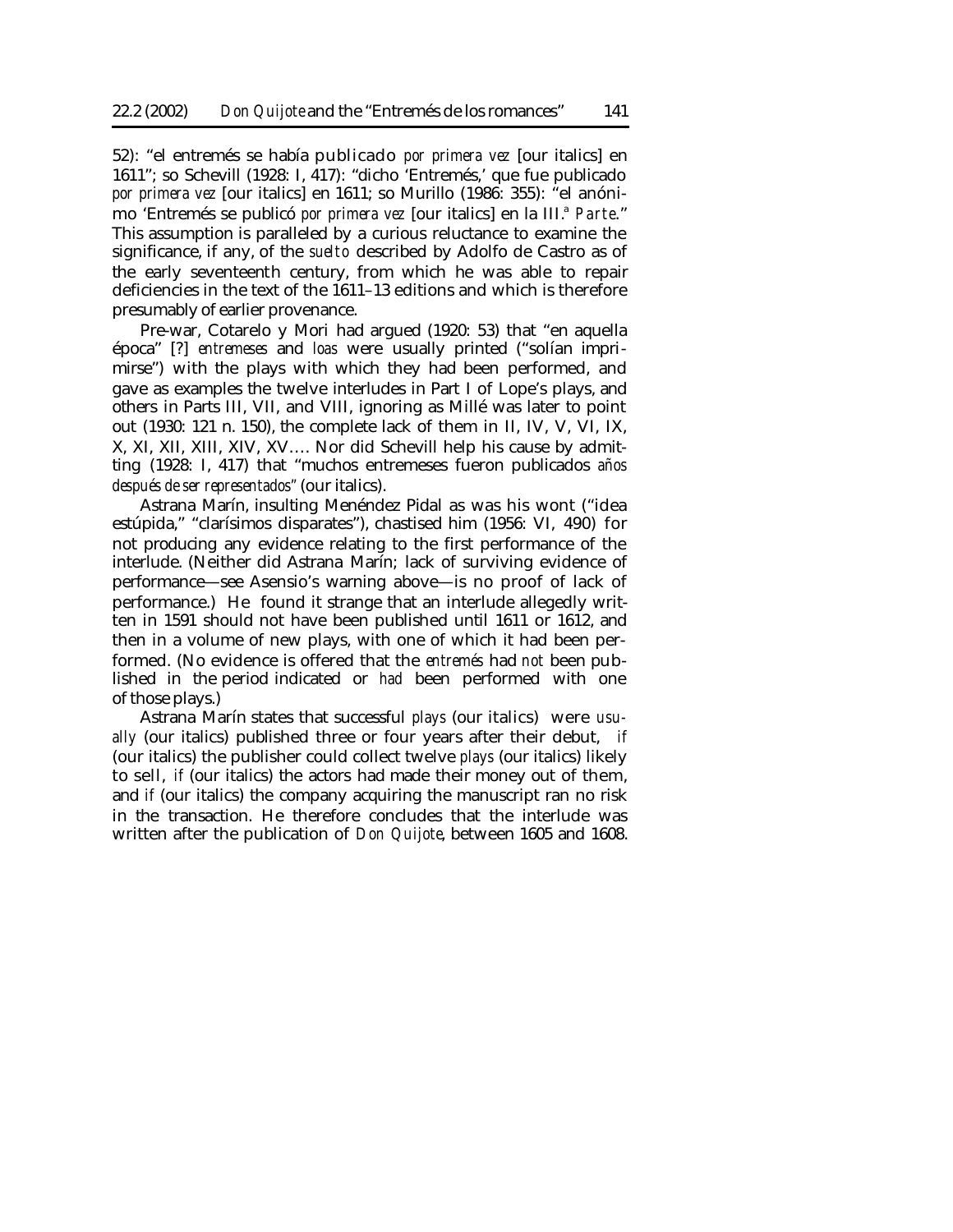(No comment seems necessary.)

Later, Asensio, anxious to establish a late date for the composition of the *entremés*, challenged Menéndez Pidal's argument in favor of "la actualidad" of the interlude's action by claiming that, on the stage, "las referencias a obras poéticas mantienen su oportunidad mientras la poesía se lee o canta" (1971: 74), (thus playing right into the hands of the medievalist, who had shown that the vogue of the *romances moriscos* was moribund in 1597).

The interlude's use of the ballad-line for pure dialogue, he also reasons, points to a date in the early years of the seventeenth century, since it is "improbable" that its author would have anticipated Lope's practice. (The reasoning is false: since something like half of the *entremés* consists of quotation of ballad lines, the author would obviously have found it more convenient and appropriate and pleasing to compose all of it in such lines; the whole aim of his farce was to deride literary fashion, not conform to it.)

Murillo's paper, we are told, was written with a view to "rectifying" Menéndez Pidal's thesis in the light of the "nuevos datos" offered by Asensio (1971: 353). These, states Murillo (1986: 355) compel belief that the *entremés* was probably written after 1605. They are, first, that the interlude was first (!) published in the *Tercera Parte* of Lope's plays (something generally known since the publication of Castro's book in 1874); secondly, Asensio's declaration that the interlude consists of 478 lines (we fail to see what light this information—even were it correct—sheds on the controversy); and, thirdly, Asensio's argument that the interlude's use of the ballad-line indicates a late date of composition (dealt with above).

Murillo, while insisting that the *entremés* is wholly derived from the ballads ("es todo él, como dice Eugenio Asensio, un verdadero centón" [355]), also insists that what he calls the "idea-eje"—that Bartolo should be able to read—is derived from *Don Quijote*. (In fact it matters not at all to the action of the *entremés* whether Bartolo had read the ballads, had heard them repeatedly, or had often joined others in singing them: it matters only that he *knew* them.)

Obviously borrowing from Schevill, Murillo (356) reaches the "tentative conclusion" that the dramatist "could have used" the 1593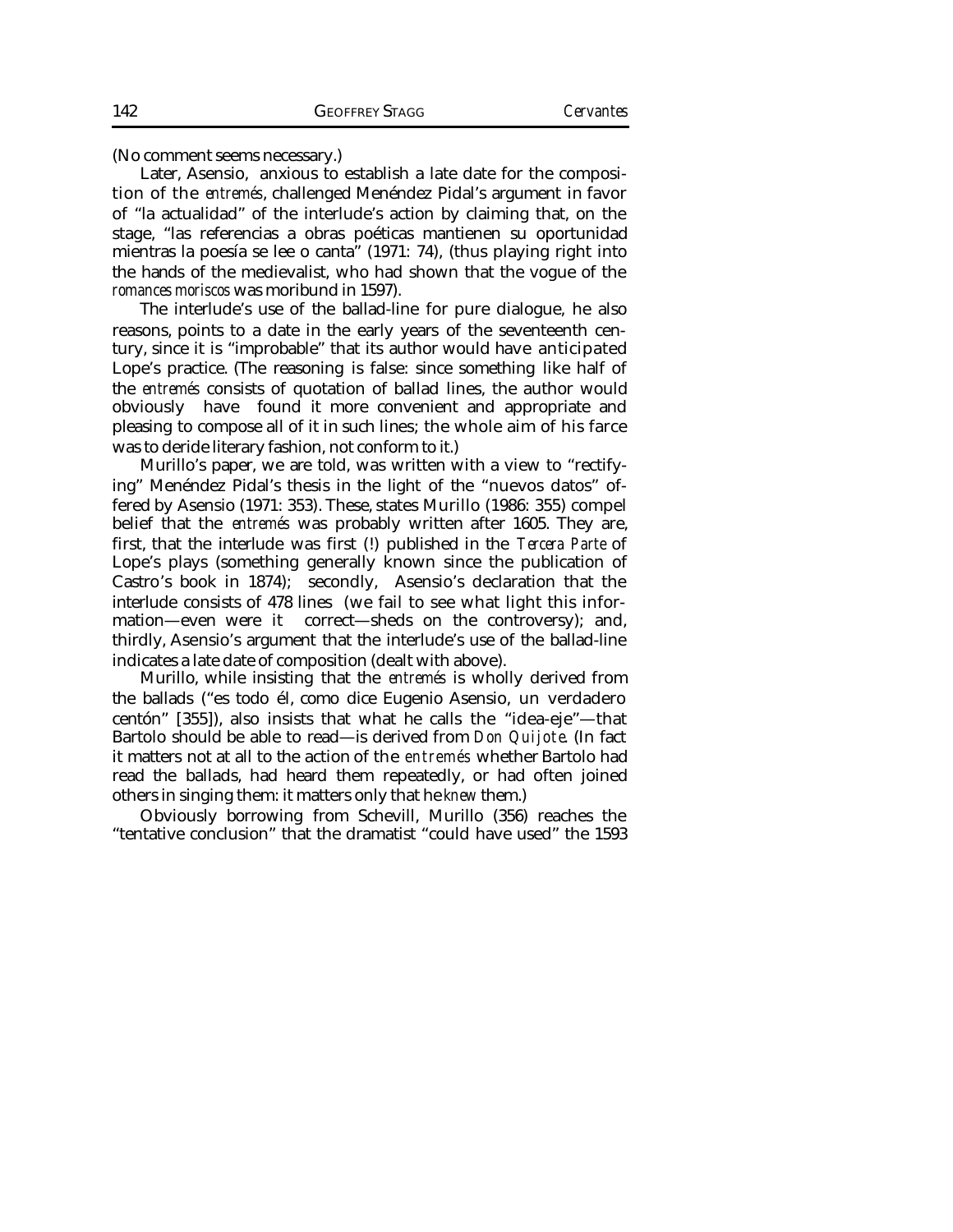*Flor* for a parody "inspired" by the vogue of the *Romancero general* of 1600, after he had seen, or heard about ("teniendo noticias"), Cervantes' book or manuscript. But this conclusion raises all kinds of objections. Of course, if the dramatist had only "heard about" the novel, the many close similarities between it and the interlude must qualify as miracles. If the parody was "inspired" by the vogue of the *Romancero general*, why was it not based on this work? Why would the author feel the need to go back to any edition of the *Flor*? Why would he have chosen the 1593 collection in particular? Are we to believe that in 1605 he remembered that virtually all the ballads quoted by Cervantes in Chs. 4, 5, and 7 had been published together in that issue of the *Flor*? Why, in or around 1605, when the "Morisco" fashion was dead and politically incorrect as well, would the *entremesista* have wished to resurrect it? As Cotarelo y Mori might have remarked: "No se explica."

But it was Menéndez Pidal who expressed the biggest objection to any suggestion that the interlude imitated the novel: "No se concibe remedo de una obra, famosísima desde el momento de su aparición (y aun de ser impresa), sin que en el remedo aparezca la menor alusión a Don Quijote, ni a Sancho, ni a Rocinante, nombres que anduvieron en seguida en boca de todo el mundo, irremplazables por ningún otro nombre" (1950: II, 428).

Murillo, the latest—and perhaps last—apologist for Cervantine "originality," admits his perplexity before this last argument: "quedaría enigmático que no hiciera ninguna alusión al *Quijote*" (356); the parallels between novel and interlude he likewise regards as "enigmatic"; and he finds "enigmatic" the manner in which playwright and novelist treat the "Marqués de Mantua" ballads (356–57). But still he claims that "el entremesista ha imitado a Cervantes" (357). We salute his loyalty. Yet with his threefold invocation of the "enigmatic" he may well have tolled the death-knell of the pietist cause.

# *Epilogue*.

Rodríguez-Moñino, with his remarkable bibliographical contributions (1956, 1973, 1975), has made available to today's students of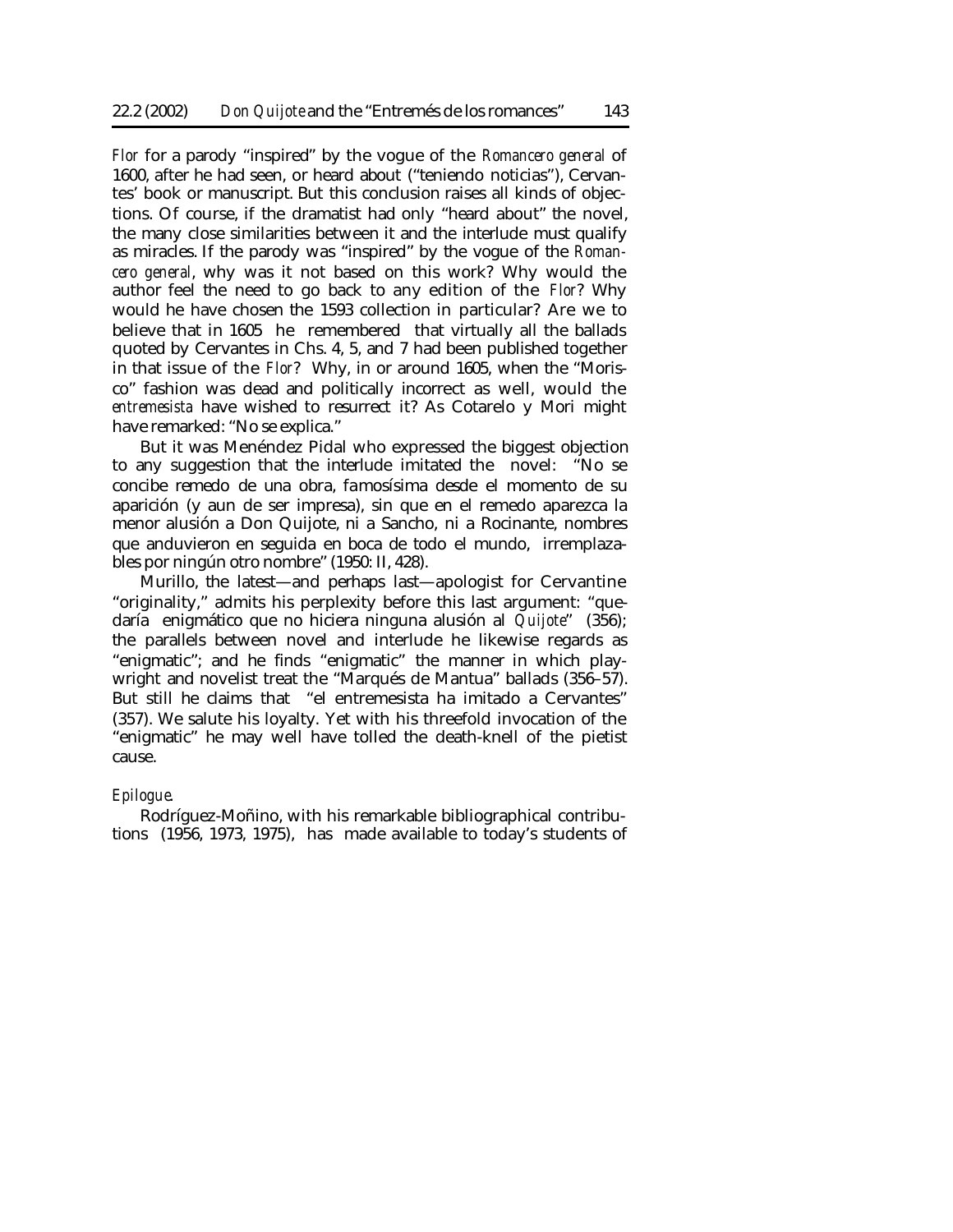the Golden Age ballad a wider range of reliable texts than earlier scholars ever knew.

As a result, we can state that presently-known editions of the first three Parts of the *Flor de romances* (the only ones involved) with substantial parallels with the interlude comprise the following: Lisbon, 1592: 28 ballads; Valencia, 1593: 27; Alcalá, 1593; 23; Madrid, 1593, 1595, 1597: 24.

No copy of the Lisbon *Flor* was generally available until 1971 (1957 Rodríguez-Moñino, vol. 3). Its contents (1975 Rodríguez-Moñino, No. 213) are identical with those of the Valencia, 1593, edition, except that it contains the text of the ballad "Cabizbajo y pensativo," which, by a strange printing error, is omitted from the Valencian edition, though listed in its *Tabla*. (Menéndez Pidal—1940: 52 n. 4a inspected that *Tabla* in the imperfect Biblioteca Nacional copy [R-9.799], and would naturally have assumed that the ballad had been printed on missing pages.) The title page of the Lisbon edition indicates that it is the first to offer Part III ("Añadio se a ora la tercera parte en esta vltima impression"), and its *licencia* is dated 1 October 1591. Topicality being then all-important, it is highly probable that the *entremesista* availed himself as quickly as possible of this edition with the newly-added Part III (and including "Cabizbajo y pensativo," which contributes to the action of the interlude). The 1593 Valencia reprint, coming later and omitting that ballad, is less likely as source of the *entremés*.

Menéndez Pidal, as we have seen, wrongly believing in the existence of a 1591 edition of the 1593 Valencia *Flor*, had concluded that the interlude had been written shortly after Alonso de Bazán's victory off the Azores. Our re-identification of the interlude source lends even greater verisimilitude to that conclusion. The *Revenge* was captured on 10 September 1591 (Spanish calendar), and some time must have elapsed before news of the engagement reached Spain and spread through the country, arousing the enthusiasm suggested. The Lisbon *Flor* was licensed on 1 October. The coincidence of dates and events is quite remarkable, and the probability of a date for the *entremés* of early 1592 thereby reinforced.

Strangely, in a debate so protracted, questions still remain to be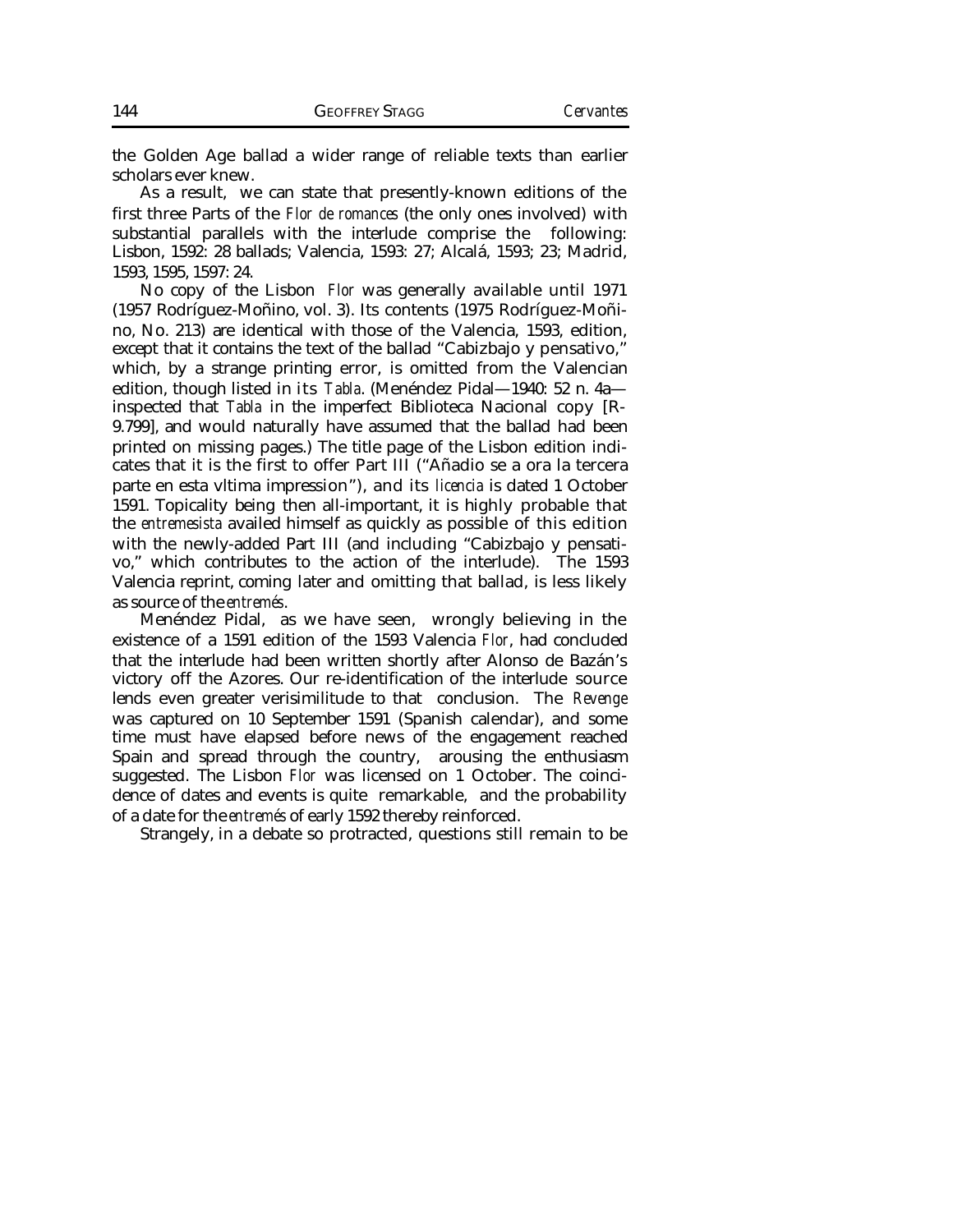asked or answered. As Northup shrewdly remarked, in his 1922 review of Menéndez Pidal's paper, "The whole matter is bound up with the question as to when Cervantes began the writing of the first chapters." It was probably as well that *that* question was not in fact pursued; otherwise the "interlude debate" might have become embroiled and forgotten in unfocused controversy on the broader issue. It nevertheless remains true that only when mutually compatible solutions have been found for both problems will it be possible to apply closure to the now 127-year-old debate that has here occupied our attention. But that must be another story.

> *University of Toronto, Emeritus* 30 Old Bridle Path Toronto, Ontario M4T 1A7 Canada

# Chronological Bibliography

# Note: Reviews are listed under the items reviewed.

1874. Castro, Adolfo de, ed. "Una obra de Cervantes impresa sin su nombre." *Varias obras inéditas de Cervantes.* Madrid: A. de Carlos e Hijo. 129–74.

Review: Marcelino Menéndez y Pelayo. *Miscelánea Científica y Literaria* [Barcelona], 12–16, 18 y 19, June 15, August 1, August 20, and September 1, 1874 (according to Juan Givanel Mas, *Catálogo dela colección cervantina de la Biblioteca Central*, III [Barcelona, 1947], 284). Reprinted in *Estudios y discursos de crítica histórica y literaria*, ed. Enrique Sánchez Reyes 1 ([Madrid]: Consejo Superior de Investigaciones Científicas): 269–302; 280–86 for the comment on the "Entremés." For other reviews of the curious volume of Castro, see Daniel Eisenberg, *Las* Semanas del jardín *de Miguel de Cervantes* (Salamanca: Diputación de Salamanca, 1988), 161–67.

1911. Cotarelo y Mori, Emilio, ed. *Colección de entremeses, loas, bailes, jácaras y mojigangas desde fines del siglo XVI a mediados del XVIII*. 2 vols. Nueva Biblioteca de Autores Españoles 17–18). Madrid: Bailly-Bailli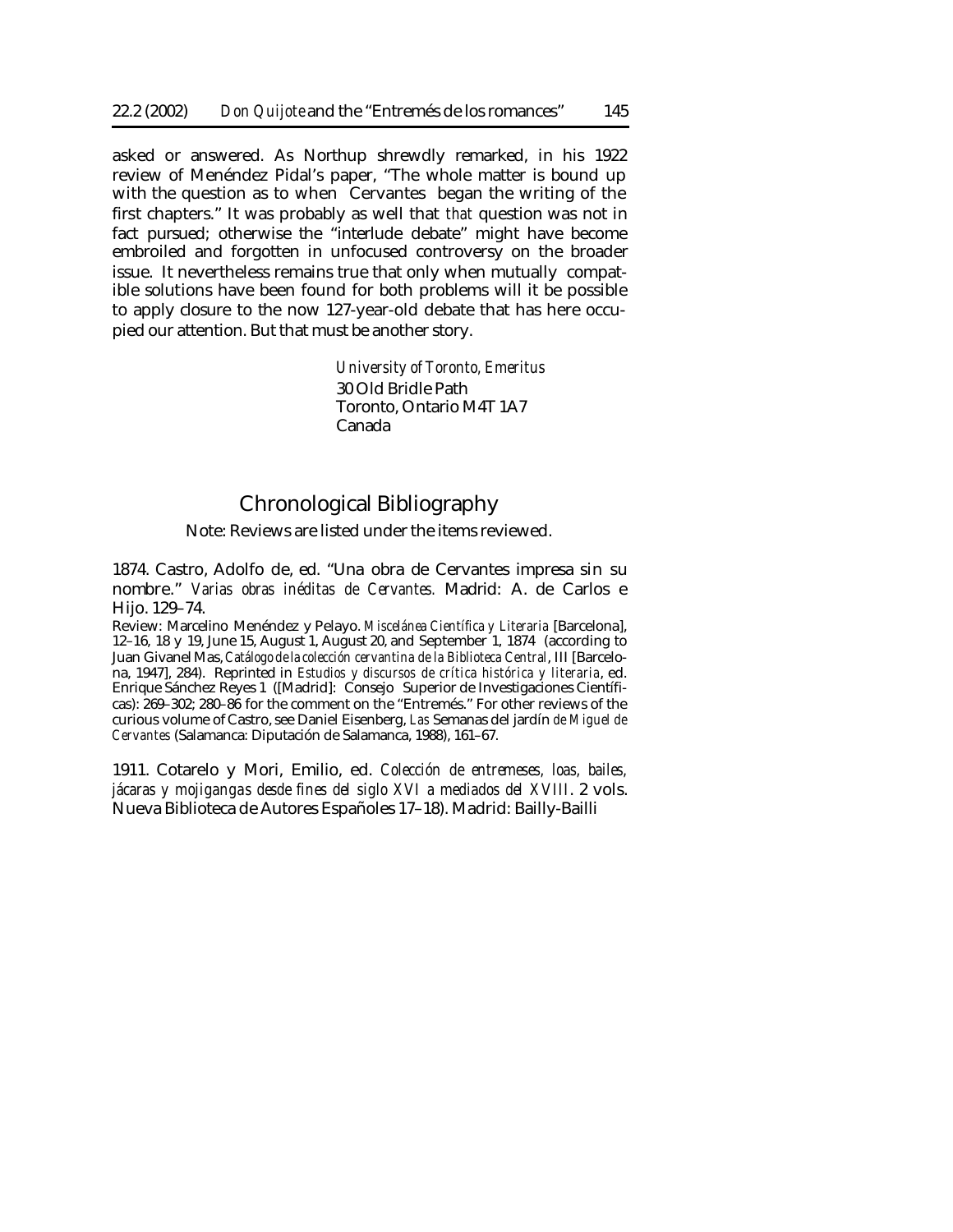ère. "Entremés famoso de los Romances," I, 157–61.

1915. Cotarelo y Valledor, Armando. "Entremés de *Los Romances*." *El teatro de Cervantes. Estudio crítico*. Madrid: [Real Academia Española]. 721–25.

1916. Cervantes Saavedra, Miguel de. *El ingenioso hidalgo Don Quijote de la Mancha*. Ed. Francisco Rodríguez Marín. 7 vols. Madrid: n.p. "El entremés de los Romances," VII, 199–202.

1920? Astrana Marín, Luis. *Los lunes del* Imparcial. Series of articles (probably summarized or reproduced in his 1956 *Vida*; see *Vida*, VI, 481 n. 3).

1920. Cotarelo y Mori, Emilio. "Sobre los orígenes y formación del *Quijote*." *Últimos estudios cervantinos*. Madrid: n.p. 45–66. Review: Ramón Menéndez Pidal, *Revista de Filología Española* 7 (1920): 389–92. [Printed as "nota adicional" in later editions of *Un aspecto*.]

1920. Menéndez Pidal, Ramón. *Un aspecto en la elaboración del* Quijote. (i) Madrid: Ateneo. n. d. [1920]. 54 pp. (ii) *La Lectura*, 20 (1920): 301–29. [Both without notes.]

Review: G. T. Northup, *Modern Philology* 19 (1922): 435–36.

1924. Menéndez Pidal, Ramón. *Un aspecto en la elaboración del* Quijote. (iii) 2ª ed. aumentada. Madrid: La Lectura. [Contains his *Revista de Filología Española* review of relevant part of Cotarelo (1920) as "Nota adicional de contestación a Cotarelo y Mori" (89–98).] Review: Melchor Fernández Almagro, *Revista de Occidente* 5 (1924): 263–64.

1928. Cervantes Saavedra, Miguel de. *El ingenioso hidalgo Don Quijote de la Mancha*. Ed. F. Rodríguez Marín. Nueva ed. crítica. 7 vols. Madrid: n.p., 1927–28. "Apéndice IX. El 'Entremés de los romances,'" 7: 159–63.

1928. Cervantes Saavedra, Miguel de. *El ingenioso hidalgo Don Quijote de la Mancha*. Ed. Rudolph Schevill and Adolfo Bonilla y San Martín.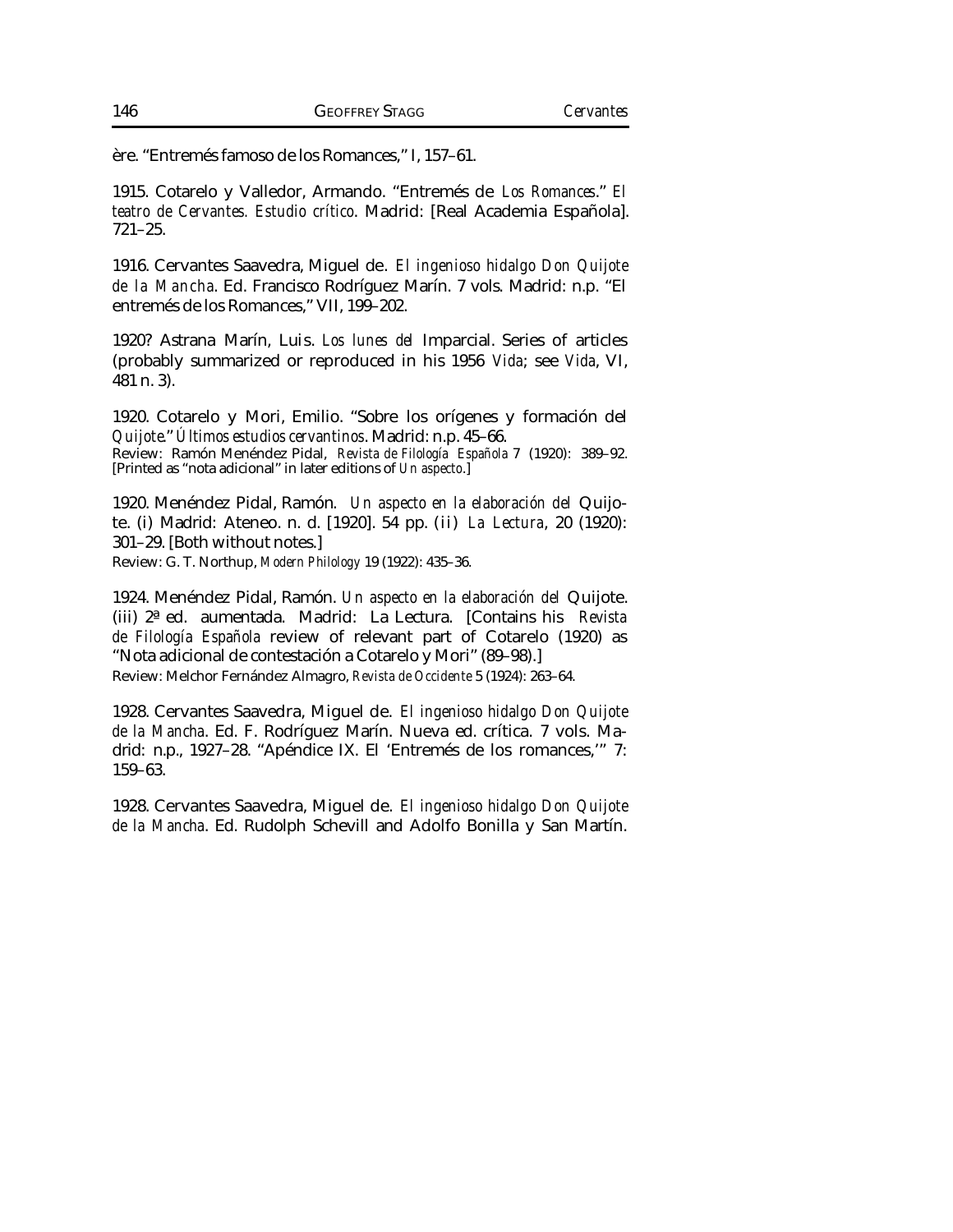Vol. 1. Madrid: [the editors]. 416–18.

1929. Cirot, Georges. "Gloses sur les 'Maris jaloux' de Cervantès." *Bulletin Hispanique* 31 (1929): 1–74.

1930. Millé y Giménez, Juan. *Sobre la génesis del* Quijote*. Cervantes, Lope, Góngora, el* Romancero general*, el "Entremés de los Romances," etc.* Barcelona: Araluce.

Reviews: R. Schevill, *Books Abroad* 5 (1931): 261–62; E. Buceta, *Revista de Filología Española* 18 (1931): 173; G. Moldenhauer, *Literaturblatt für Germanische und Romanische Philologie* 54 (1933): 51–53; G. Cirot, *Bulletin Hispanique* 33 (1931): 261.

1930. Herrero-García, Miguel. "Imitaciones del *Quijote." Estimaciones literarias del siglo XVII*. Madrid: Voluntad. 389–94.

1932. Menéndez Pidal, Ramón. "The Genesis of *Don Quixote*," trans. George I. Dale. *The Anatomy of Don Quixote: A Symposium*. Ed. M. J. Benardete & A. Flores. Ithaca, N.Y.: Dragon Press. 1–40.

1933. Schevill, Rudolph. "The Education and Culture of Cervantes." *Hispanic Review* 1 (1933): 24–36.

1936. Alonso, Dámaso, ed. El hospital de los podridos *y otros entremeses alguna vez atribuidos a Cervantes*. Madrid: Signo.

1940. Menéndez Pidal, Ramón. "Un aspecto en la elaboración del *Quijote." De Cervantes y Lope de Vega*. Buenos Aires: Espasa-Calpe. 9– 56. [Includes "Nota adicional" first published in 1924.]

1944. García Soriano, Justo. "Otras parodias de Góngora y el 'Entremés de los romances.'" *Los dos* Don Quijote*s. Investigaciones acerca de la génesis de* El ingenioso hidalgo *y de quién pudo ser Avellaneda*. Toledo: n.p. 61–66.

1947. Menéndez Pidal, Ramón. "The Genesis of *Don Quixote*." Trans. George I. Dale. *Cervantes Across the Centuries*. Ed. Ángel Flores and M. J. Benardete. New York: Dryden. 32–55. [Omits notes of original.]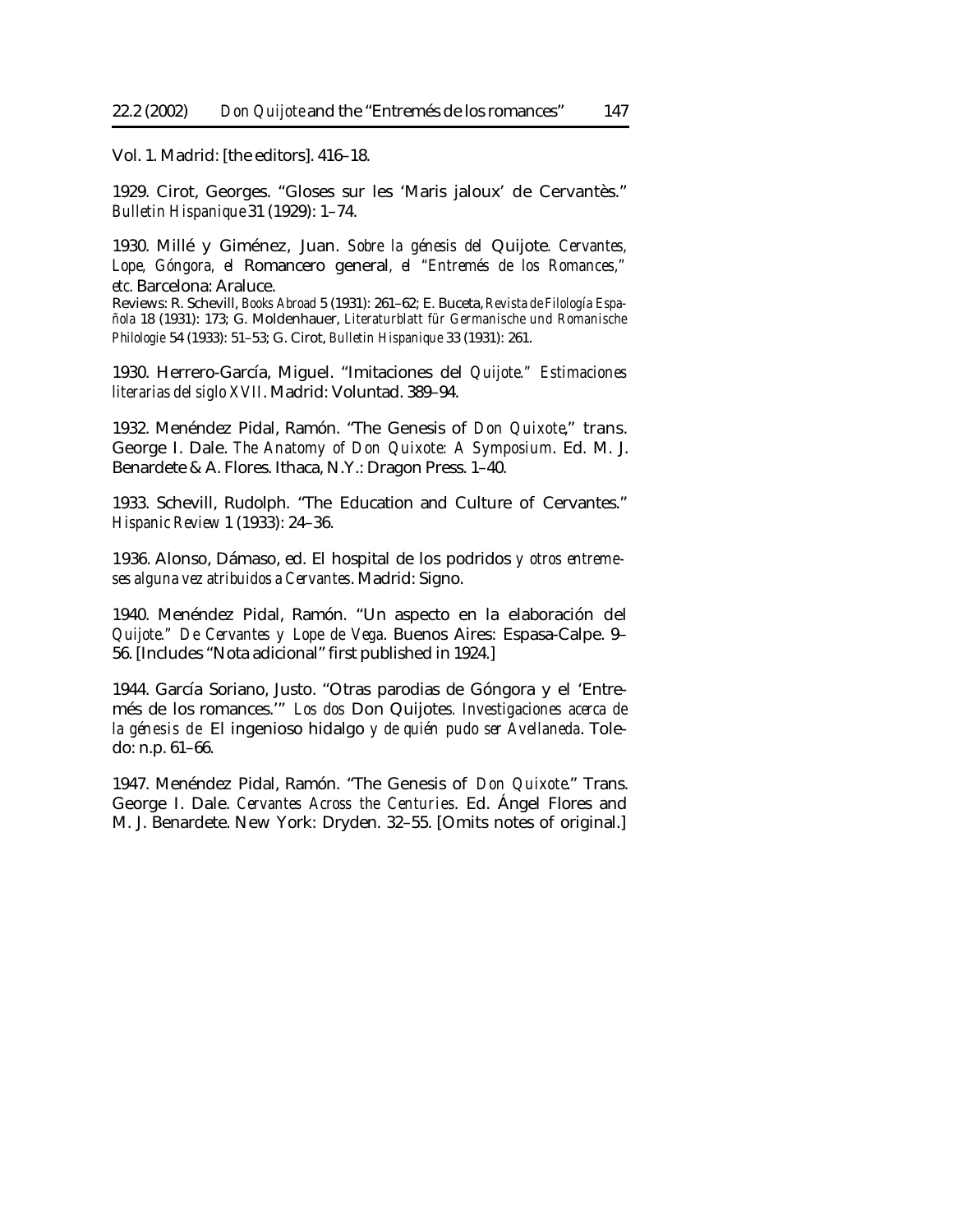1949. Cervantes Saavedra, Miguel de. *El ingenioso hidalgo Don Quijote de la Mancha*, Nueva ed. crítica. Ed. Francisco Rodríguez Marín. 10 vols. Madrid: Atlas, 1948–49. "Apéndice IX. El 'Entremés de los romances.'" 9: 165–69. [Repeats words of 1928 edition, reserving judgment.]

1950. Menéndez Pidal, Ramón. "Cervantes y la epopeya." *Homenaje a Cervantes*. Ed. Francisco Sánchez Castañer. 2 vols. Valencia: Mediterráneo. 2: 424–33.

1953. Menéndez Pidal, Ramón. *Romancero hispánico (hispano-portugués, americano y sefardí*). *Teoría e historia*. Madrid: Espasa-Calpe. 2 vols. 2: 197–98.

1956. Astrana Marín, Luis. *Vida ejemplar y heroica de Miguel de Cervantes Saavedra*. 7 vols. Madrid: Reus, 1948–58. Vol. VI (1956): 478–97.

1956. Rodríguez-Moñino, Antonio. "Ediciones falsas y supuestas de la *Flor de romances*, (1575–1598)." *Homenaje a J. A. van Praag.* Amsterdam: Plus Ultra. 97–100.

1957. Menéndez Pidal, Ramón. "Un aspecto en la elaboración del *Quijote.*" *España en su historia*. 2 vols. Madrid: Minotauro. 2: 179–211. [No notes.]

1957. Menéndez Pidal, Ramón. *Mis páginas preferidas. Temas literarios*. Madrid: Gredos. 195–97. 222–69. [Reproduces 1940 edition, with notes.]

1957. Rodríguez-Moñino, Antonio, ed. *Las fuentes del* Romancero general. Madrid: Real Academia Española. 13 vols. 1957–1974. [Facsimiles of all known *Flores de romances* texts from 1589 to 1597. Editor of the 1592 Lisbon *Flor* (*Fuentes* vol. 13, 1971) is, exceptionally, Mario Damonte.]

1960. López Navio, José. "El 'Entremés de los romances,' sátira contra Lope de Vega, fuente de inspiración de los primeros capítulos del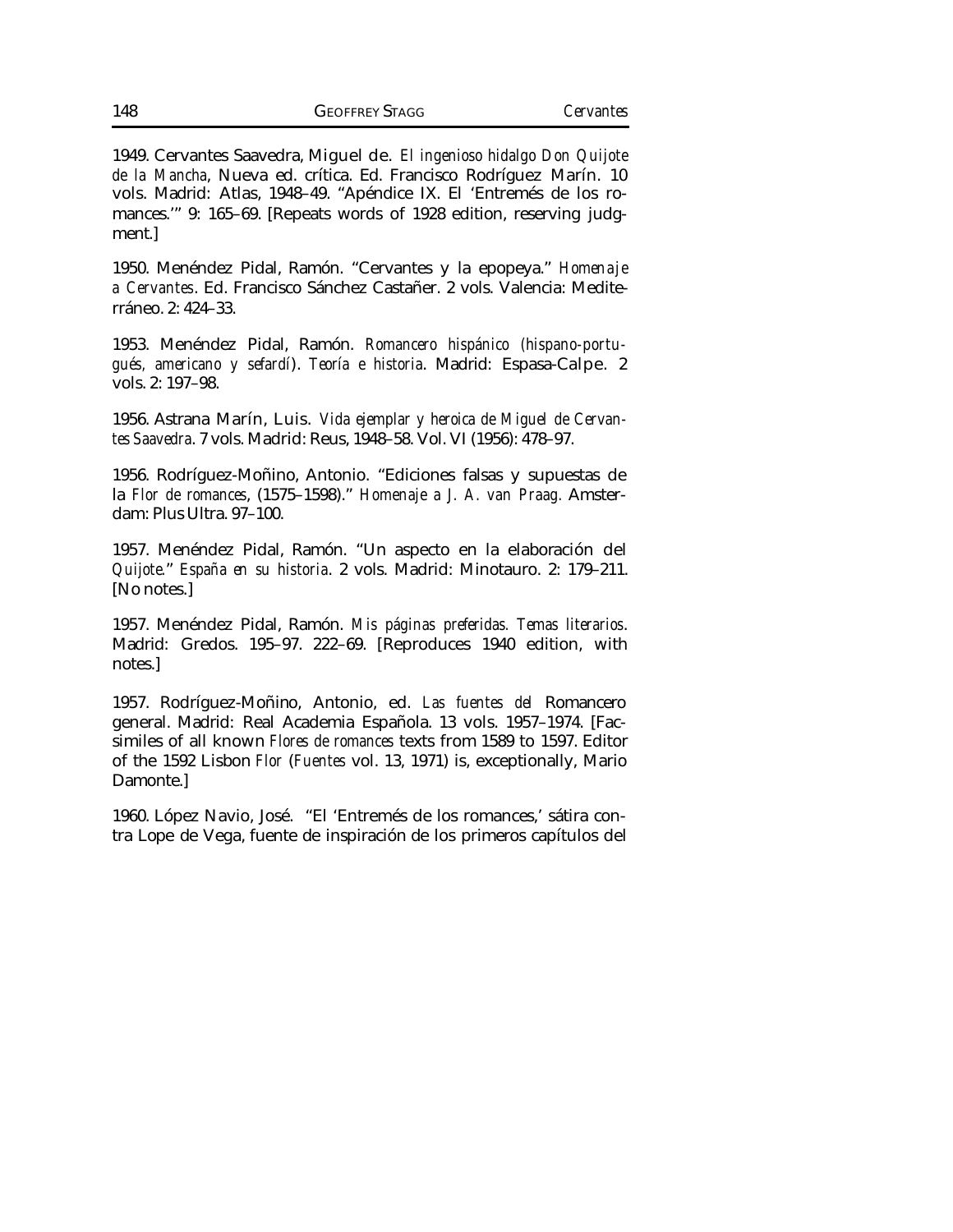*Quijote*." *Anales Cervantinos* 8 (1959–60): 151–212.

1960. Palacín Iglesias, Gregorio B. "Revisando la bibliografía de Cervantes: De fuente literaria a imitación o parodia." *Diario de Yucatán*, 10 Oct. 1960. Not seen. Author (1965: 70 n. 18) says it deals with "la pretendida influencia del 'Entremés' en el *Quijote*."

1965. Asensio, Eugenio. "El 'Entremés de los romances.'" *Itinerario del entremés desde Lope de Rueda a Quiñones de Benavente*. Madrid: Gredos. 73–75.

1965. Palacín Iglesias, Gregorio B. *"*El 'Entremés de los romances' y el *Quijote." En torno al* Quijote. Madrid: Leira. 67–75.

1968. Varo, Carlos. "Génesis del *Quijote.* El 'Entremés de los romances.'" *Génesis y evolución del* Quijote. Madrid: Alcalá. 127–39.

1969. Torre, Guillermo de. "El germen de *Don Quijote*." *ABC Semanal*, 12 June 1969: 1.

1975. Rodríguez-Moñino, Antonio. *Manual bibliográfico de cancioneros y romanceros*. Coordinado por Arthur L.-F. Askins, 2 vols. Madrid: Castalia. [2: Nos. 207 (p. 35) *et seq*., lists contents of all relevant *Flores*.]

1975. Sánchez, Alberto. "Los estudios cervantinos de Menéndez Pidal. (Ensayo bibliográfico.)" *Homenaje a la memoria de Don Antonio Rodríguez-Moñino 1910–1970.* Madrid: Castalia. 599–610. [600–02: "Don Quijote [sic] y el entremés de los Romances."]

1986. Murillo, Luis Andrés. "Cervantes y 'El entremés de los romances.'" *Actas del VIII Congreso de la Asociación Internacional de Hispanistas.* Ed. A. David Kossoff *et al*. 2 vols. Madrid: Istmo. 2: 353–57.

1991. Sánchez, Alberto. "Don Quijote, rapsoda del romancero viejo." *On Cervantes: Essays for L. A. Murillo*. Ed. James A. Parr. Newark, DE: Juan de la Cuesta, 1991. 241–62. Reprinted in Sánchez's *Don Quijote,*